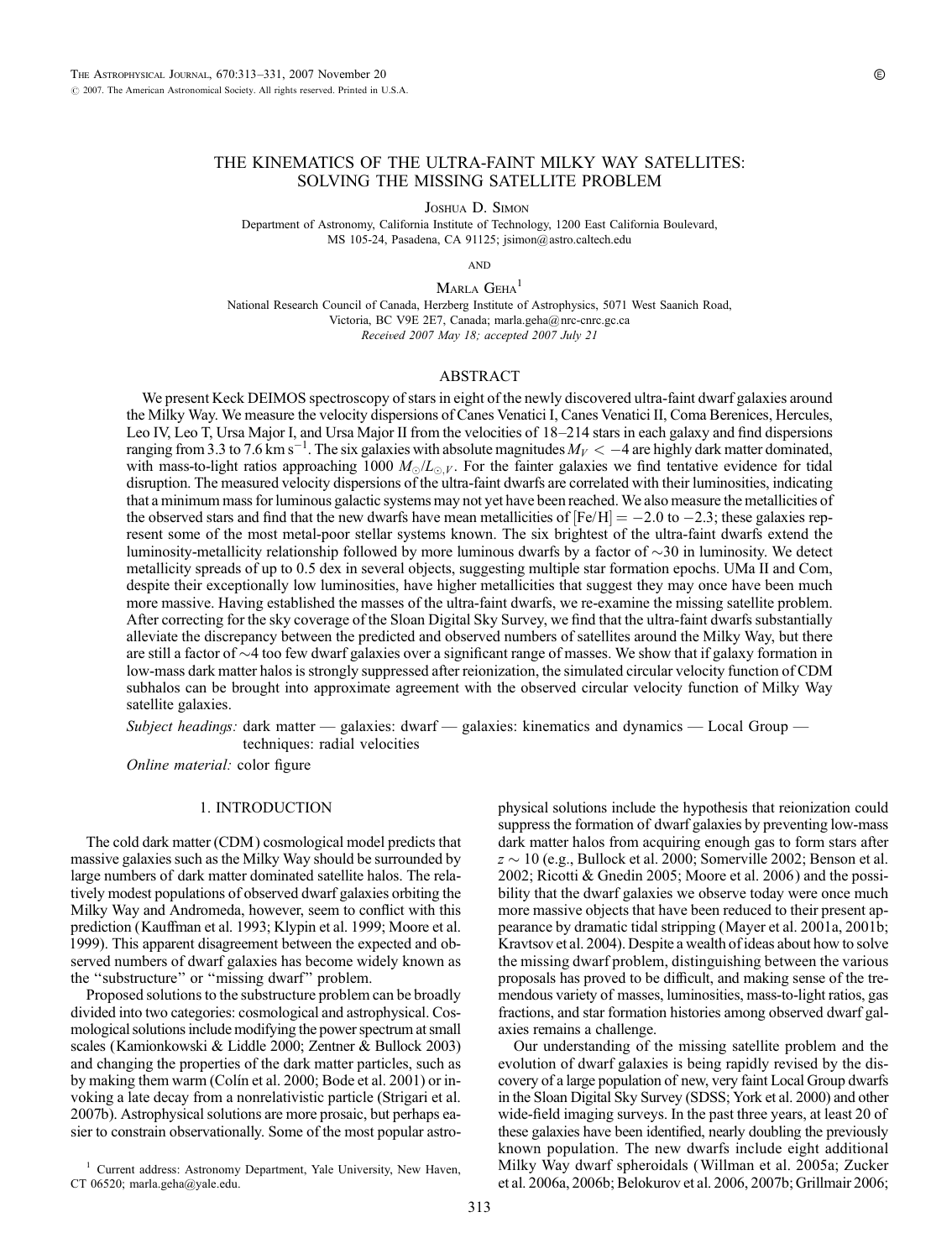| Galaxy            | $\alpha$ (J2000.0) | $\delta$ (J2000.0) | $M_V$  | $\mu_V^{\rm a}$<br>$(mag arcsec^{-2})$ | Distance <sup>b</sup><br>(kpc) | References |
|-------------------|--------------------|--------------------|--------|----------------------------------------|--------------------------------|------------|
| Ursa Major II     | 08 51 30.00        | 63 07 48.0         | $-3.8$ | 28.8                                   | 32                             | 1, 2       |
| Leo T             | 09 34 53.40        | 17 03 05.0         | $-7.1$ | 26.9                                   | 417                            | 3          |
| Ursa Major I      | 10 34 52.80        | 51 55 12.0         | $-5.6$ | 28.9                                   | 106                            | 4, 5, 6    |
| Leo IV            | 11 32 57.00        | $-00, 32, 00.0$    | $-5.1$ | 28.3                                   | 158                            | 2          |
| Coma Berenices    | 12 26 59.00        | 23 54 15.0         | $-3.7$ | 27.4                                   | 44                             | 2          |
| Canes Venatici II | 12 57 10.00        | 34 19 15.0         | $-4.8$ | 27.2                                   | 151                            | 2          |
| Canes Venatici I  | 13 28 03.50        | 33 33 21.0         | $-7.9$ | 28.2                                   | 224                            |            |
| Hercules          | 16 31 02.00        | 12 47 30.0         | $-6.0$ | 28.6                                   | 138                            |            |

TABLE 1 OBSERVING TARGETS

Nore.—Units of right ascension are hours, minutes, and seconds, and units of declination are degrees, arcminutes, and arcseconds.<br><sup>a</sup> Central surface brightnesses, calculated from the Plummer profile fit parameters given i

verting from the distance modulus, which is the quantity directly constrained by the data. The distances listed here have been calculated from the published distance moduli and rounded to the nearest kpc.

References.—(1) Zucker et al. 2006b; (2) Belokurov et al. 2007b; (3) Irwin et al. 2007; (4) Willman et al. 2005a; (5 ) Belokurov et al. 2006; (6 ) this work; (7 ) Zucker et al. 2006a.

Sakamoto & Hasegawa 2006) and one dwarf irregular ( Irwin et al. 2007 ), eight new dwarf spheroidals around Andromeda (Zucker et al. 2004, 2007; Martin et al. 2006; Majewski et al. 2007; Ibata et al. 2007), and three further new Milky Way satellites that lie in the uncertain parameter space between dwarf galaxies and globular clusters (Willman et al. 2005b; Belokurov et al. 2007b; Walsh et al. 2007). Nearly all of these objects have both surface brightnesses and luminosities that are significantly lower than those of any previously known galaxies.

Properly placing these new discoveries within the framework of CDM and the missing satellite problem requires measurements of their internal kinematics, in order to determine whether the ultrafaint dwarfs are gravitationally bound, dark matter dominated galaxies, or tidally disrupted systems. Only five of these objects (Ursa Major I, Andromeda IX, Boötes, Canes Venatici I, and Andromeda XIV ) have published stellar kinematics measurements, and for two of the three ultra-faint Milky Way dwarfs that have been studied already only a handful of stars were observed (Kleyna et al. 2005; Chapman et al. 2005; Muñoz et al. 2006a; Ibata et al. 2006; Majewski et al. 2007). In this paper, we present new stellar velocity measurements of larger samples of stars in eight of the 12 new Milky Way satellites (see Table 1). Including the other published studies and studies in preparation that we are aware of, the only known Milky Way satellites that remain unobserved are Segue 1 and Boötes II.

In  $\S 2$ , we describe our observations, target selection, and data reduction, focusing in particular on our techniques for obtaining very high precision velocity measurements with the Deep Imaging Multi-Object Spectrograph (DEIMOS). We present the main results of this study, including measured velocity dispersions, masses, mass-to-light ratios, and metallicities in  $\S 3$ . In  $\S 4$ , we discuss the implications of our results for the CDM model and the missing satellite problem. We summarize our results and conclusions in  $\S$  5.

## 2. OBSERVATIONS AND DATA REDUCTION

#### 2.1. Observations

We obtained spectra of individual stars in eight dwarf galaxies with the DEIMOS spectrograph (Faber et al. 2003) on the Keck II telescope on  $2007$  February 12-14. During the observations, the weather was clear, with seeing that varied between  $0.5$ <sup>n</sup> and  $0.9$ <sup>n</sup> (with a very brief excursion to  $1.4$ "). The spectrograph was configured to cover the wavelength range  $6500-9000$  Å with the 1200 line  $mm^{-1}$  grating, and the OG550 filter was used to block

shorter wavelength light. The spectral dispersion of this setup is 0.33 Å pixel<sup>-1</sup>, and the resulting spectral resolution, taking into account our slit width of 0.7" and the anamorphic distortion factor of 0.7, is 1.37 Å FWHM (corresponding to  $12 \text{ km s}^{-1}$  pixel<sup>-1</sup> and 47 km  $s^{-1}$  FWHM at the Ca  $\pi$  triplet). Exposures of Kr, Ar, Ne, and Xe arc lamps provided the wavelength calibration, and an internal quartz lamp was used for flat-fielding.

We observed 18 DEIMOS slit masks, with total exposure times ranging between 20 minutes and 2.5 hr. One to four masks were placed on each galaxy. Each mask contained  $\sim$  50–100 stars, of which  $\sim$ 30% $-80\%$  were expected to be actual members of the target galaxies from the SDSS photometry. The positions, exposure times, and number of slits on each mask are listed in Table 2. Typical target stars had magnitudes of  $r \approx 20-21$ . At  $r = 20$ , a 1 hr exposure in good seeing conditions yields a signal-to-noise ratio (S/N) of  $\sim$ 15, and a 2.5 hr exposure gives a S/N of  $\sim$ 22, where the S/N is calculated as the average S/N per pixel in the Ca  $\pi$  triplet region.

Target selection was carried out on star catalogs extracted from the NYU-VAGC analysis (Blanton et al. 2005) of the Sloan Digital Sky Survey Data Release 5 data set (Adelman-McCarthy et al. 2007).2 We set the target priorities so as to preferentially observe stars with a high likelihood of being members of the various dwarfs based on their color, apparent magnitude, and position. We constructed r,  $q - i$  color-magnitude diagrams (CMDs) for each dwarf and overlaid globular cluster isochrones from Clem (2005, hereafter C05 ), adjusted for the distance reported in the literature. We chose the best-fitting globular cluster red giant branch (RGB) of the three examples provided by C05. We also added a horizontal branch track derived from the M13 observations of C05 and asymptotic giant branch (AGB) isochrones (for an age of 11.2 Gyr and a metallicity of  $[Fe/H] = -1.3$  or  $[Fe/H] = -1.7$ ) from Girardi et al. (2004). The highest priority targets were those located within 0.1 mag (in the least-squares sense<sup>3</sup>) of the RGB or AGB tracks, or within 0.2 mag of the horizontal branch, with additional preference being given to brighter stars. Stars farther from any of the

<sup>&</sup>lt;sup>2</sup> The position of Leo T, which was discovered during our observing preparations, had not yet been processed for the VAGC at that time, so to select targets for that galaxy we used the standard DR5 data.<br><sup>3</sup> As in  $\S 3.1$ , when we refer to the distance between a star and a fiducial track

in a color-magnitude diagram, we mean the following:  $d_{\text{CMD}} = \{[(g - i)_* - (g - i)^* \}$  $(i)_{\text{fiducial}}$ ]<sup>2</sup> +  $(r_* - r_{\text{fiducial}})^2$ <sup>1/2</sup>, where the appropriate reference point for each star along the fiducial track is chosen so as to minimize  $d_{\text{CMD}}$ .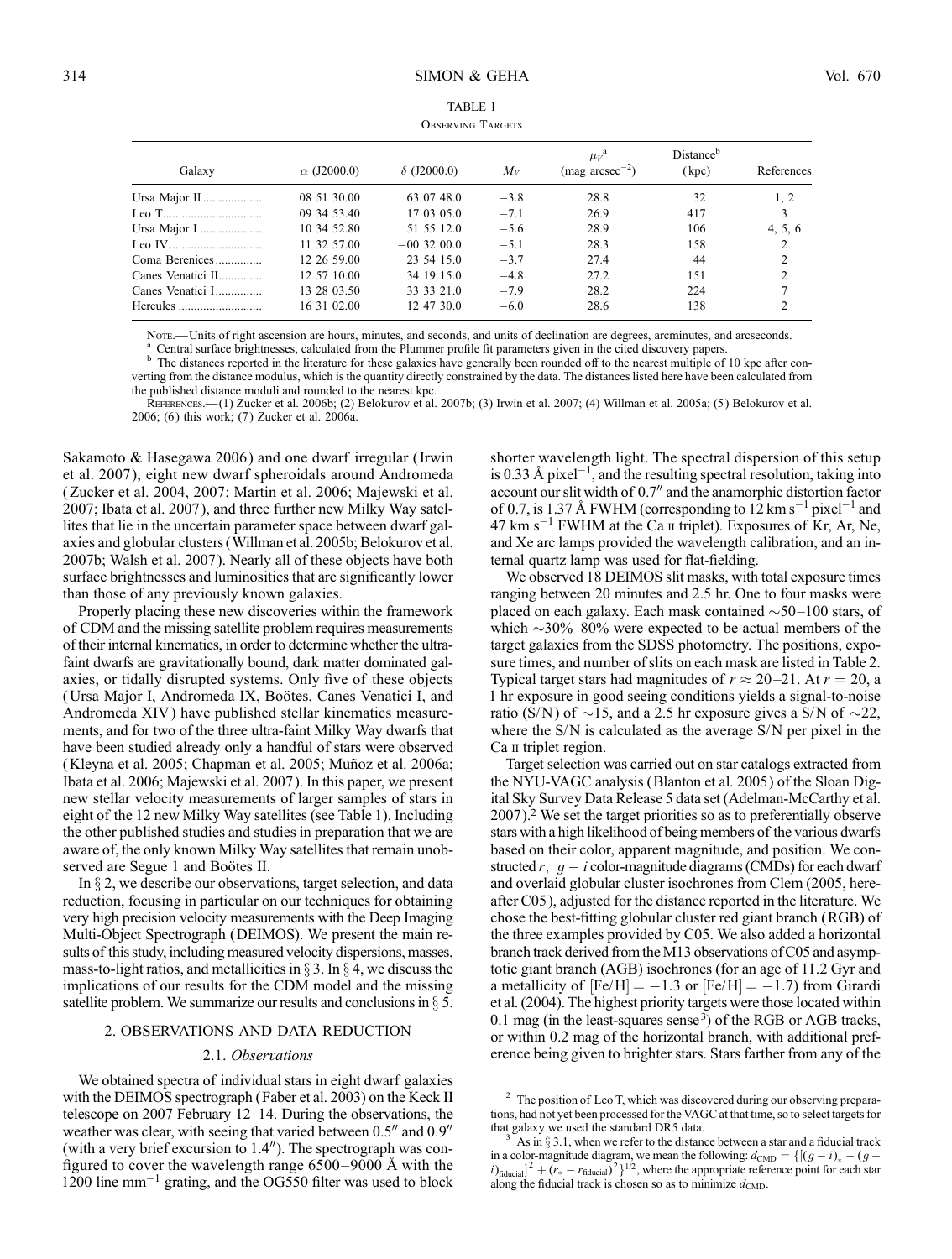| Mask Name | $\alpha$ (J2000.0) | $\delta$ (J2000.0) | P.A.<br>$(\text{deg})$ | $t_{\rm exp}$<br>(s) | Number<br>of Slits | Percent Useful<br>Spectra |
|-----------|--------------------|--------------------|------------------------|----------------------|--------------------|---------------------------|
| UMaII-1   | 08 50 38.68        | 63 06 45.0         | 95.8                   | 3600                 | 81                 | 48%                       |
| UMaII-2   | 08 49 42.19        | 63 11 05.6         | 180.0                  | 3600                 | 87                 | 52%                       |
| UMaII-3   | 08 53 08.75        | 63 04 45.4         | 109.0                  | 2400                 | 76                 | 62%                       |
|           | 10 34 50.57        | 51 54 47.7         | 65.0                   | 5400                 | 68                 | 59%                       |
|           | 10 34 22.23        | 51 56 23.9         | 66.0                   | 3600                 | 62                 | 65%                       |
|           | 10 35 35.62        | 51 56 06.4         | 23.3                   | 5400                 | 68                 | 85%                       |
|           | 09 35 00.18        | 17 00 56.3         | 1.0                    | 3600                 | 87                 | 75%                       |
|           | 11 32 58.69        | $-00$ 31 41.1      | 9.8                    | 3000                 | 77                 | 83%                       |
|           | 12 27 08.32        | 23 52 52.0         | 117.0                  | 9000                 | 78                 | 62%                       |
|           | 12 26 44.48        | 23 57 58.7         | 140.0                  | 9000                 | 78                 | 51%                       |
|           | 12 26 47.98        | 23 54 42.8         | $-20.0$                | 9000                 | 80                 | 65%                       |
|           | 12 57 12.78        | 34 20 43.8         | $-20.0$                | 9000                 | 67                 | 81%                       |
|           | 12 57 16.03        | 34 18 51.8         | 50.0                   | 1200                 | 66                 | 30%                       |
|           | 13 27 59.38        | 33 34 26.8         | 73.0                   | 4140                 | 91                 | 87%                       |
|           | 13 28 09.19        | 33 31 16.0         | 70.5                   | 4140                 | 94                 | 83%                       |
|           | 13 28 14.34        | 33 33 23.3         | $-2.0$                 | 4860                 | 90                 | 83%                       |
|           | 13 28 02.17        | 33 33 36.7         | $-112.0$               | 9000                 | 115                | 79%                       |
|           | 16 31 02.70        | 12 47 21.3         | 104.0                  | 4500                 | 106                | 83%                       |

| TABLE 2                                    |  |
|--------------------------------------------|--|
| KECK DEIMOS SLIT MASK OBSERVING PARAMETERS |  |

Notes.—Mask name, right ascension, declination, position angle, and total exposure time for each Keck DEIMOS slit mask. Units of right ascension are hours, minutes, and seconds, and units of declination are degrees, arcminutes, and arcseconds. The final two columns refer to the total number of slitlets on each mask and the percentage of those slitlets for which a redshift was measured.

fiducial sequences were classified as lower priority targets. We then designed slit masks so as to maximize the number of high-priority targets while still obtaining good spatial coverage. Slit masks were created using the DEIMOS dsimulator slit-mask design software, which fills in the mask area to the extent possible with the highest priority input targets. This automatic selection was then adjusted by hand as appropriate. The remaining space on the slit masks was filled in with lower priority targets. The slit width for all masks was 0.7", and the minimum slit lengths were  $\sim$  5", depending slightly on the density of target stars.

In addition to the dwarf galaxy observations, we also obtained spectra of a radial velocity standard star, several telluric standards, and stars in the globular cluster NGC 1904 to serve as templates for cross-correlation with the dSph stars. More template observations (the globular cluster NGC 2419 and other radial velocity standards) were obtained during additional recent Keck DEIMOS observing runs, with identical observing setups (except for the slit width).

### 2.2. Data Reduction

The data were reduced using version 1.1.4 of the DEIMOS data reduction pipeline developed for the DEEP2 Galaxy Redshift Survey (M. C. Cooper 2007, private communication). Since this software was designed for faint, resolved galaxies, we modified the pipeline to optimize reductions for our relatively bright unresolved stellar targets. The main modifications were to change the cosmicray rejection algorithm and to allow alignment of individual twodimensional exposures in the spatial direction before co-adding. In addition, we modified the long-slit pipeline to allow proper reduction of very bright standard stars.

## 2.3. Measurement of Radial Velocities

We measure radial velocities by cross-correlating the observed science spectra with a set of high-S/N stellar templates. The stellar templates were observed with Keck DEIMOS using the same setup described above. Because template mismatch can result in significant velocity errors, we include a wide variety of stellar types and metallicities in our template library: giants of spectral type F8 III through M8 III, subgiants, and dwarf stars. In order to cover the range of metallicity expected in our low-luminosity dwarf galaxies, we also include several RGB and horizontal branch (HB) stars taken from observations of Galactic globular clusters. The stellar templates cover the metallicity range  $[Fe/H] = -2.12$ to +0.11. All science and template spectra are rebinned onto a common wavelength array with logarithmic wavelength bins of size 15 km  $s^{-1}$  pixel<sup>-1</sup>, which is chosen to match the lowest spectral resolution present in the observed data.

We calculate and apply a telluric correction to each velocity measurement to account for velocity errors that result from miscentering an unresolved star within the slit. Following Sohn et al. (2007 ), we cross-correlate each science spectrum with a telluric template in the regions of the strong telluric absorption:  $6860-$ 6925, 7167–7320, 7593–7690, and 8110–8320 Å. The telluric template was created from the spectrum of a hot, rapidly rotating star (HR 1641, B3 V) that was allowed to drift perpendicularly across the slit (i.e., across the  $0.7<sup>u</sup>$  dimension) during the exposure, simulating a source that uniformly fills the slit, and thus accurately reflects the mean integrated slit function. The mean telluric offset per mask ranged between  $-7$  and  $+2$  km s<sup>-1</sup>, with a standard deviation within a mask of  $3 \text{ km s}^{-1}$ . This correction is the velocity error caused by the mis-centering of the science star within the slit from, e.g., astrometry errors, or small mask rotation. Repeat observations of a number of stars on multiple masks demonstrate that the telluric correction reduces the mean absolute deviation between independent pairs of measurements from 4.6 to 3.8 km  $s^{-1}$ , reduces the weighted standard deviation of the velocity differences between pairs of measurements from 5.6 to 4.2  $\text{km s}^{-1}$ , and improves the weighted mean difference from  $-2.0$  to  $-0.4$  km s<sup>-1</sup>, indicating that the telluric correction is removing both random and systematic errors from the data.

We first calculate the telluric offset  $(v_{\text{tell}})$  and then determine radial velocities  $(v_{obs})$  for each science spectrum. In both cases, the template and science spectra are continuum subtracted; the template is then shifted and scaled to find the best fit in reduced- $\chi^2$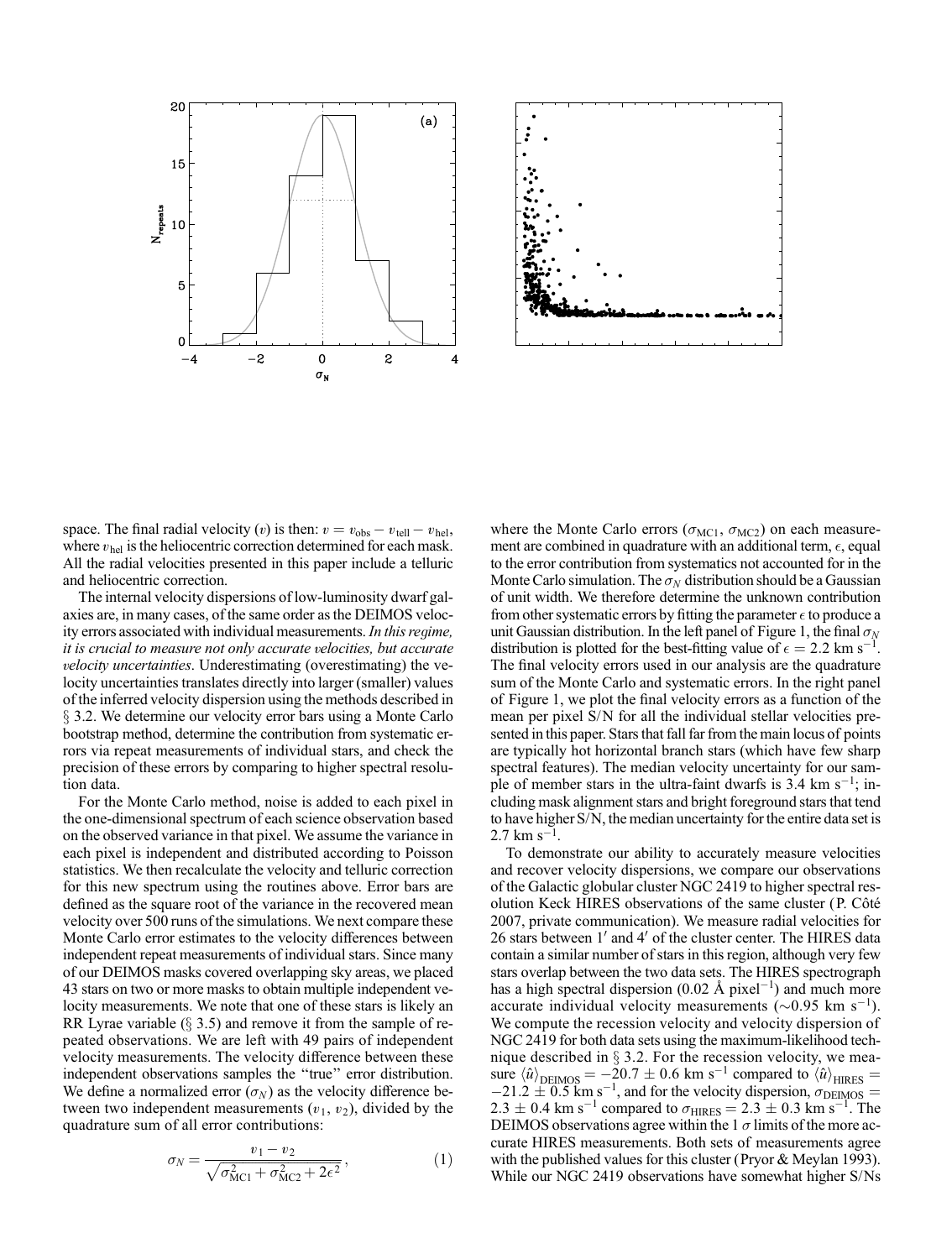

Fig. 7.—Same as Fig. 2, but for Canes Venatici II.



Fig. 8.—Same as Fig. 2, but for Canes Venatici I.



Fig. 9.—Same as Fig. 2, but for Hercules.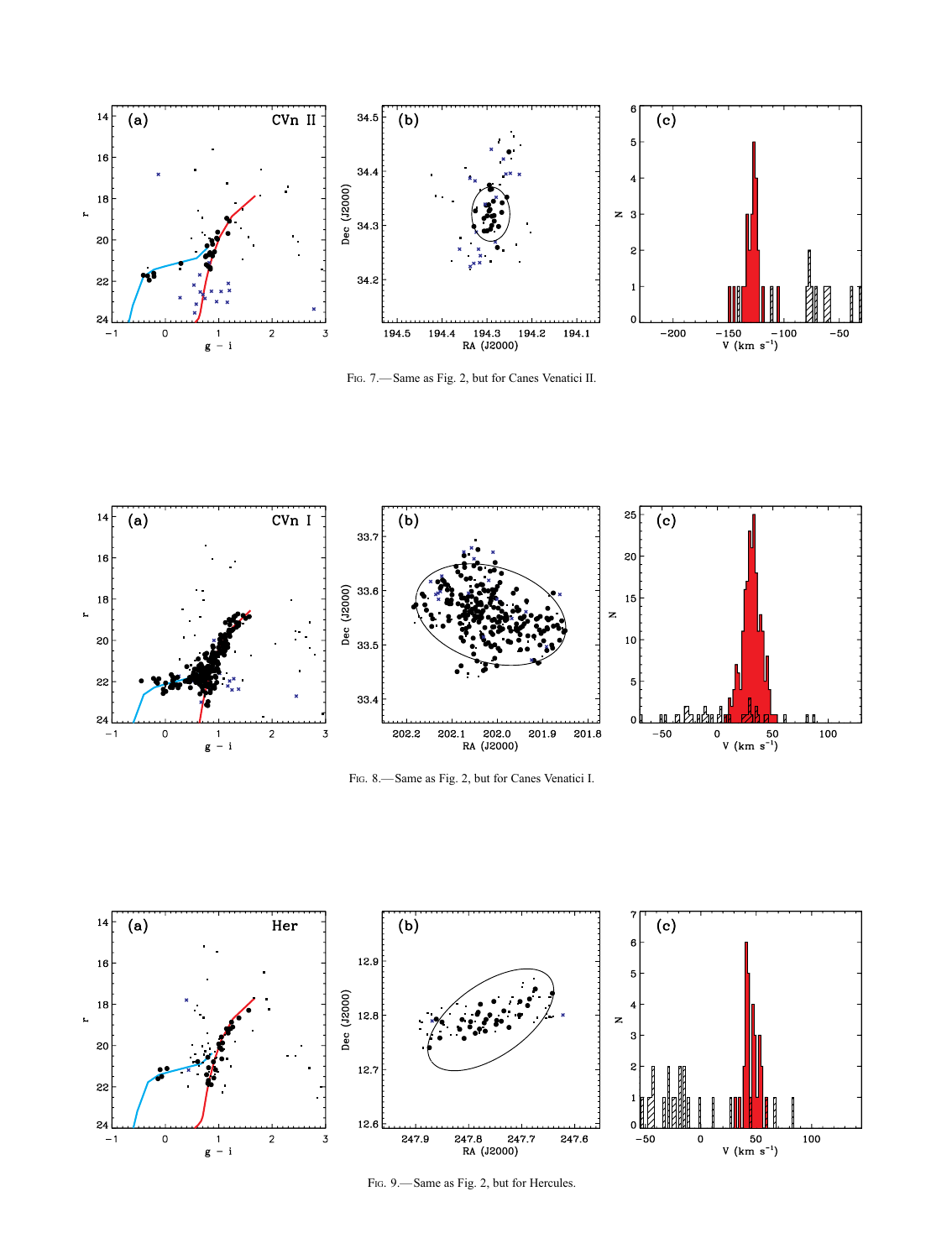## KINEMATICS OF ULTRA-FAINT MILKY WAY SATELLITES

| ۰. |
|----|
| -  |

| Galaxy            | $\left\langle \hat{u} \right\rangle_\text{hel}$<br>$km s^{-1}$ | $d\langle \hat{u} \rangle_\text{hel}$<br>$km s^{-1}$ | $\braket{\hat{\mathcal{u}}}_{\text{GSR}}$<br>$(km s^{-1})$ | $\sigma$<br>$(km s^{-1})$ | $d\sigma$<br>$(km s^{-1})$ | Number of<br><b>Stars</b> |
|-------------------|----------------------------------------------------------------|------------------------------------------------------|------------------------------------------------------------|---------------------------|----------------------------|---------------------------|
| Ursa Major II     | $-116.5$                                                       | 1.9                                                  | $-33.4$                                                    | 6.7                       | 1.4                        | 20                        |
|                   | 38.1                                                           | 2.0                                                  | $-58.4$                                                    | 7.5                       | 1.6                        | 19                        |
| Ursa Major I      | $-55.3$                                                        | 1.4                                                  | $-7.1$                                                     | 7.6                       | 1.0                        | 39                        |
|                   | 132.3                                                          | 1.4                                                  | 10.1                                                       | 3.3                       | 1.7                        | 18                        |
| Coma Berenices    | 98.1                                                           | 0.9                                                  | 81.7                                                       | 4.6                       | 0.8                        | 59                        |
| Canes Venatici II | $-128.9$                                                       | 1.2                                                  | $-95.5$                                                    | 4.6                       | 1.0                        | 25                        |
| Canes Venatici I  | 30.9                                                           | 0.6                                                  | 77.6                                                       | 7.6                       | 0.4                        | 214                       |
|                   | 45.0                                                           | 1.1                                                  | 144.6                                                      | 5.1                       | 0.9                        | 30                        |

| TABLE 3 |  |  |  |                                            |
|---------|--|--|--|--------------------------------------------|
|         |  |  |  | RADIAL VELOCITIES AND VELOCITY DISPERSIONS |

between 0.2 and 0.3 for relevant binary periods), Olszewski et al. suggested that the velocity dispersion from binaries alone is on the order of 1.5  $\text{km s}^{-1}$ . Since it is possible that the binary fractions may be different in the lower luminosity galaxies we observed, we use this estimate only as a guide. For the highest velocity dispersion systems listed in Table 3, the effect of binaries is negligible. This result is consistent with conclusions from previous groups for other Local Group dSphs (Kleyna et al. 1999; Walker et al. 2006a). For our lowest dispersion system, Leo IV, the Olszewski et al. binary correction would reduce the measured dispersion from 3.3 to 2.9 km  $s^{-1}$ . However, this difference is significantly smaller than our measurement uncertainty of  $1.7 \text{ km s}^{-1}$ , so we do not correct our measured dispersions for the presence of binaries. Unless the binary star fraction in these ultra-low luminosity dwarfs is significantly larger than that of other dwarf galaxies, binaries do not significantly inflate the measured dispersions and inferred masses of even the lowest dispersion dwarf galaxies in our sample.

## 3.3. Total Masses

The process of determining the total mass of a dwarf spheroidal galaxy from the velocities of a relatively modest sample of stars that are probably located well inside the virial radius of the galaxy's dark matter halo is fraught with difficulty. The standard technique in the literature is to assume that (1) the galaxy is spherical; (2) the galaxy is in dynamical equilibrium; (3) the galaxy has an isotropic velocity dispersion; and (4) the light distribution of the galaxy traces its mass distribution. All four of these assumptions

may be false in reality, especially for the ultra-faint dwarfs that are the subject of this paper. SDSS photometry and follow-up imaging reveal that most of the dwarfs are elongated, demonstrating that they are not spherically symmetric systems and probably do not have isotropic velocity dispersion tensors. Several of the dwarfs also appear irregular, opening up the possibility that their structure has been significantly affected by the tidal field of the Milky Way. However, these apparently irregular isodensity contours could also be the result of the extremely low surface densities of the galaxies, which make their stellar distributions difficult to determine accurately. Finally, the nearly flat velocity dispersion profiles observed in all of the dSphs where spatially resolved kinematics are available indicate that light does not trace mass (Walker et al. 2006a; Wu 2007 ). Despite these objections, the samples of stars in the ultra-faint dwarfs that are spectroscopically accessible with current instruments are so small that more sophisticated analyses are not possible (with the exception of CVn I, which will be discussed in more detail in a future paper). We therefore use the method of Illingworth (1976) to estimate total masses for the observed galaxies:

$$
M_{\text{tot}} = 167 \beta r_c \sigma^2, \tag{3}
$$

where  $\beta$  is a parameter that depends on the concentration of the system and is generally assumed to be 8 for dSphs (Mateo 1998),  $r_c$  is the King (1962) profile core radius, and  $\sigma$  is the observed central velocity dispersion. For most of the new dwarfs, only Plummer



Fig.  $10-(a)$  Velocity dispersion as a function of absolute magnitude for the ultra-faint dwarfs. The filled black symbols represent the gravitationally bound dwarfs and the open gray symbol represents UMa II, which is thought to be tidally disrupted (see  $\S$  3.6). Circles are ultra-faint dwarfs in this sample and the triangle is the Boötes dSph (Martin et al. 2007 ). (b) Dynamical mass as a function of total V-band luminosity. Symbols are the same as in (a). The ultra-faint dwarf galaxies clearly display a trend in which the more luminous galaxies have larger velocity dispersions and correspondingly larger masses. Perhaps surprisingly, there appears to be a simple power-law relationship between mass and luminosity.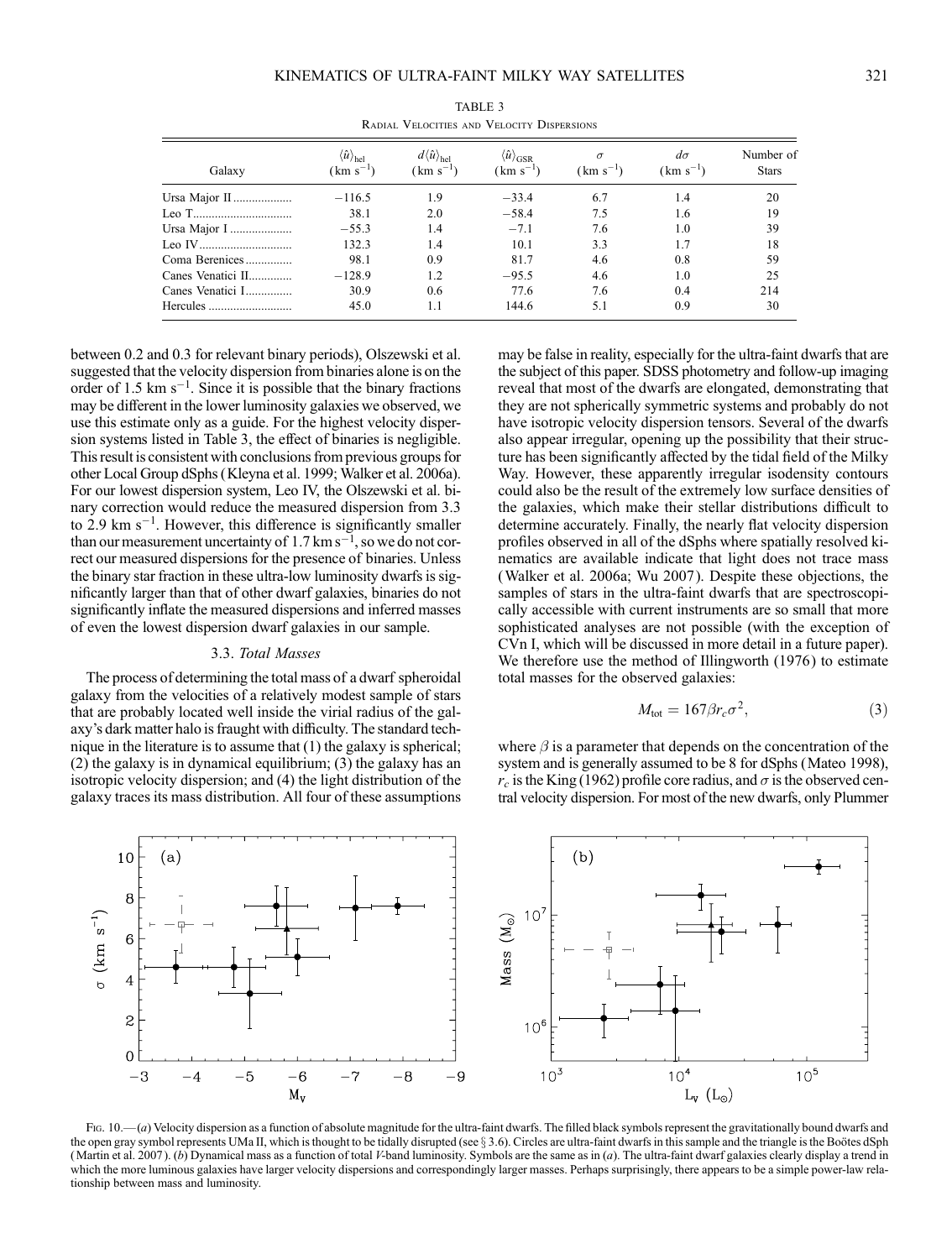| TABLE 4                                         |  |
|-------------------------------------------------|--|
| MASSES, MASS-TO-LIGHT RATIOS, AND METALLICITIES |  |

|                   | Mass                          | $M/L_V$                 |                  |                 |
|-------------------|-------------------------------|-------------------------|------------------|-----------------|
| Galaxy            | $(M_{\odot})$                 | $(M_{\odot}/L_{\odot})$ | [Fe/H]           | $\sigma$ [Fe/H] |
| Ursa Major $II^a$ | $(4.9 \pm 2.2) \times 10^6$   | $1722 + 1226$           | $-1.97 \pm 0.15$ | 0.28            |
|                   | $(8.2 \pm 3.6) \times 10^6$   | $138 \pm 71$            | $-2.29 \pm 0.10$ | 0.35            |
|                   | $(1.5 \pm 0.4) \times 10^7$   | $1024 + 636$            | $-2.06 + 0.10$   | 0.46            |
|                   | $(1.4 \pm 1.5) \times 10^6$   | $151 + 177$             | $-2.31 + 0.10$   | 0.15            |
| Coma Berenices    | $(1.2 \pm 0.4) \times 10^6$   | $448 + 297$             | $-2.00 \pm 0.07$ | 0.00            |
| Canes Venatici II | $(2.4 \pm 1.1) \times 10^6$   | $336 + 240$             | $-2.31 + 0.12$   | 0.47            |
| Canes Venatici I  | $(2.7 \pm 0.4) \times 10^{7}$ | $221 + 108$             | $-2.09 \pm 0.02$ | 0.23            |
|                   | $(7.1 \pm 2.6) \times 10^6$   | $332 + 221$             | $-2.27 \pm 0.07$ | 0.31            |

<sup>a</sup> UMa II may be a tidally disrupted remnant, which would artificially inflate its mass and mass-to-light ratio.

( half-light) radii rather than King core radii are available in the literature, but we can use the fact that  $r_c = 0.64 r_{\text{Plummer}}$  to estimate the King radii. The radii and luminosities we have assumed for these calculations are given in the Appendix. Our derived masses for each galaxy are listed in Table 4 and plotted in Figure 10b. We note that objects in the bottom left corner of the plot are both the least massive and least luminous known galactic systems.

The ultra-faint Milky Way satellites have masses ranging from just over  $10^6 M_{\odot}$  (Coma Berenices) up to  $2.8 \times 10^7 M_{\odot}$  (Canes Venatici I). Not surprisingly, CVn I, which is nearly as bright as previously known dSphs such as Ursa Minor and Draco, has a mass that is similar to those of the original Milky Way dSphs. Combining the measured masses with the absolute magnitudes listed in Table 1, we can calculate V-band mass-to-light ratios, which are presented in Table 4. The new dwarfs continue the trend of an anticorrelation between luminosity and  $M/L$  that has been known for many years (e.g., Mateo et al. 1993), reaching mass-tolight ratios of  $\sim$ 1000 in *V*-band solar units. Although the uncertainties on the mass-to-light ratios are substantial, owing primarily to the poorly known luminosities of the ultra-faint dwarfs, it is clear that all of these galaxies have quite large mass-to-light ratios. The existence of galaxies with similar properties to these was predicted recently by Ricotti & Gnedin (2005) and Read et al. (2006 ) but the measured masses seem to be in better agreement with the models of Ricotti & Gnedin (2005).

#### 3.4. Metallicities

The mean stellar metallicity of a galaxy reflects the enrichment history of the interstellar medium at the time the stars were formed. We determine the mean metallicity, [Fe/H], for the new dwarf galaxies based on the Ca  $\pi$  triplet equivalent width ( $\S$  2.4). While we can reliably measure equivalent widths for the majority of our target stars, the Rutledge et al. (1997a) empirical calibration that we use to convert to [Fe/H] is valid only for RGB stars. We therefore only include stars brighter than  $M_V = +1.5$  and redder than  $(g - r) > 0.3$  (to avoid HB stars) in the metallicity analysis. We determine the mean metallicity and metallicity spread using the maximum-likelihood technique described in  $\S$  3.2. While the metallicity distributions are not necessarily Gaussian, as the maximumlikelihood calculation assumes, we find that the mean and median of the observed metallicity distributions give similar results.We run the maximum-likelihood algorithm twice, rejecting 3  $\sigma$  outliers on the second run. The mean metallicities and metallicity spreads are listed in Table 4. We find metallicities ranging from  $\text{[Fe/H]} =$  $-1.97 \pm 0.15$  for UMa II down to  $[Fe/H] = -2.31$  for CVn II and Leo IV. We note that several of our galaxies have mean metallicities equal to those of the most metal-poor globular clusters and lower than those of other dwarf galaxies (Harris 1996; Mateo

1998), making them, along with the Boötes dSph (Muñoz et al. 2006a), the most metal-poor stellar systems known.

A strong correlation exists between the total luminosity of dwarf galaxies in the Local Group and their stellar metallicities (Mateo 1998; Grebel et al. 2003). In comparison, Galactic globular clusters follow no such relationship (Harris 1996). In Figure 11, we show that all but the two faintest of the ultra-low luminosity galaxies follow the luminosity-metallicity relationship defined by the more luminous dSphs. The two galaxies deviating from this relationship are UMa II and Com. These are the nearest as well as the lowestluminosity objects in our sample, and both galaxies (particularly UMa II) show a variety of evidence suggesting that they are undergoing tidal disruption by the Milky Way. As discussed in  $\S 3.6$ , we interpret the high metallicities in these two objects as evidence that their formation mass may have been significantly larger than their present mass.

The ultra-low luminosity galaxies extend the luminositymetallicity relation in the Local Group by an additional 4 mag to  $M_V = -4.8$ . The location of these seven objects (including Bootes) on the same relationship defined by brighter dSphs is significant. It suggests that the stars formed in these galaxies are connected to the present mass of the galaxy and argues against significant tidal stripping, unless the amount of mass stripped from each galaxy approximately preserved the relative ordering of dwarf masses. We also measure significant internal metallicity spreads,  $\sigma_{\text{[Fe/H]}}$ , up to 0.5 dex in several ultra-low luminosity dwarfs, as listed in Table 4. This suggests that stars formed in multiple star formation episodes, rather than a single burst, and firmly distinguishes these faint dwarfs from globular clusters, which do not contain mixed stellar populations. This is clearly the case for Leo T, which shows evidence for multiple stellar populations from its colormagnitude diagram ( Irwin et al. 2007 ). However, a metallicity spread is the only evidence of multiple star formation episodes in the other dwarfs. Further investigation into the detailed abundances of these will provide a much clearer picture of star formation in these low-mass objects.

#### 3.5. Comments on Individual Galaxies

Ursa Major II.— UMa II is one of the hardest galaxies to identify based on its signature in the velocity histogram (see Fig. 2c), but a clear peak at  $-117$  km s<sup>-1</sup> emerges once the foreground dwarf stars are screened out by their Na i equivalent widths. Our measured velocity and velocity dispersion are in good agreement with those of Martin et al. (2007). We identify 20 member stars in UMa II out of 236 targeted sources, which represents our lowest detection rate for any of the galaxies. However, this is at least partly a result of our attempt to focus on stars in the outlying clumps noted by Zucker et al. (2006b) rather than the main body of the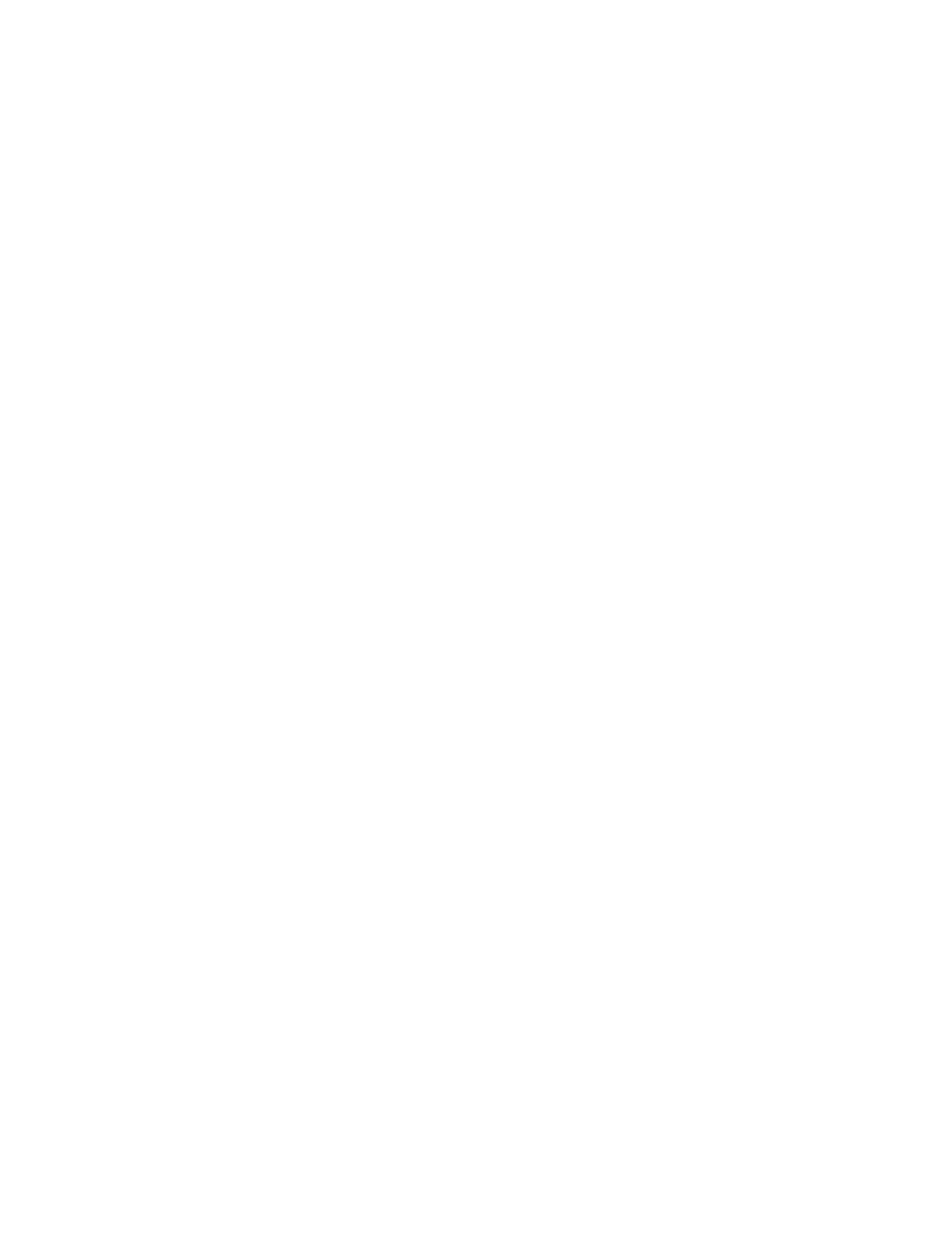this star from the sample then the velocity dispersion of the gal-parts. While the available evidence is suggestive of the possibility axy would decrease to  $24$  0:9 km s <sup>1</sup>.

#### 3.6.Tidal Disruption

evidence for ongoing tidal disruption by the Milky Way. As men-sociated stellar stream) could change this picture. tioned inx 3.5, the properties of UMa II and perhaps Com appear to be affected by these interactions.

UMa II is located very close to the Milky Way, second only to gesting tidal disruption. Sagittarius (which is the archetype of tidally disrupting dwarfs) among the known dSphs. Zucker et al. (2006b) noted that UMa II appears irregular and that its stars are broken up into several subclumps. Belokurov et al. (2007a) pointed out that the Orphan Stream lies along a great circle intersecting the position of UMa II, and our measured radial velocity of  $165$  1:9 km s <sup>1</sup> is in reasonable agreement with the 100 km predicted by Fellhauer et al. (2007) if UMa II is associated with the Orphan Stream. the likely exception of UMa II (and possibly Coma Berenices as Fellhauer et al. also predict a roughly north-south velocity gra-well) the ultra-faint dwarfs seem to be dark matter dominated dient over several degrees within UMa II. Although our member systems, with masses lower than those of the previously known sample only spans a declination range of  $9$  & 6 do detect a modest correlation between radial velocity and declination among theently the darkest known stellar systems in the universe. member stars (correlation coefÞcient 0f.40), in the same sense as predicted. More signiÞcantly, we Þnd strong evidence for a dif-have on the abundance of satellite galaxies around the Milky Way halves of the galaxy, with the stars on the eastern side having the properties of subhalos Mhbody simulations. The simplest velocity 84 – 1:4 km s ' larger than those on the western side. possible approach is to estimate the halo circular velocities of<br>It is highly unlikely that a galaxy as small as UMa II would show ultra-faint dwarfs as<sub>ci</sub> viously, UMa II is also a clear outlier from t $M_{\odot}$ - trend shown in Figure 1@. This galaxy therefore either has a mass-to-light in detail, if we use cumulative satellite distributions then the reratio several times larger than any other dwarf (Table 4), or its ve-sults of this exercise are relatively insensitive to them. The circular Way. Finally, UMa II has a metallicity 0.5 dex higher than Taken together, all of these independent results make a strong ca**se**lar velocity is (Strigari et al. 2007a); these calculations will be for the imminent tidal disruption of UMa II, and we are not aware presented in a future paper (L. E. Strigari et al. 2008, in prepara-

exceptionally low luminosity  $M_V$  % 3:7, compared to  $M_V$  %

3:8), a location near the Milky Way (44 kpc instead of 32 kpc), SDSS, where all of the new Milky Way satellites have been disand an unexpectedly high stellar metallicity. As with UMa II, we covered, only covers 8000 degf sky, we must weight each of Þnd a modest correlation of velocity with position in the galaxy the new dwarfs by a factor of5 to account for the additional (correlation coef pcient of velocity with right ascension  $-24$ ). Dividing the galaxy in half along the minor axis, we Þnd a mean has been similarly surveyed. velocity of 933 1:1 km s  $1$  for the northwestern side and a mean velocity of 9 $\delta$  0:5 km s<sup>1</sup> for the southeastern side. This velocity difference is signiÞcant at the 4level. As with UMa II, it is not expected that galaxies of this size are rotation-5<sup>2</sup>N<sub>new</sub>)<sup>1/2</sup>, whereN<sub>old</sub> andN<sub>new</sub> refer to the previously known ally supported, so if this velocity gradient is real it suggests that and newly discovered dwarf galaxies, respectively]. For com-Coma Berenices, like UMa II, may be distorted by tidal forces. parison, we include the subhalo circular velocity function from On the other hand, there are no known tidal streams that are plauthe recent Via Lactea simulation, currently the highest resolusibly associated with Com, its velocity dispersion is approxi- tion (234 million particles)N-body simulation of a Milky Way size mately what would be expected given its luminosity, and its stellar galaxy (Diemand et al. 2007a, 2007b). This simulation assumes the distribution is not noticeably more irregular than those of the otherbest-ÞWMAP3 yr cosmological parameters $_m$  ¼ 0:238,  $\quad$  ¼ ultra-faint dwarfs (there are two bright stars immediately to the 0:762,h ¼ 0:73,n ¼ 0:951, and <sub>8</sub> ¼ 0:74 (Spergel et al. 2007). north of Com that may be responsible for the apparent distortionThe Via Lactea subhalos include all bound halos located within the of the isopleths in that direction pointed out by Belokurov et al. virial radius (389 kpc) of the main halo (see also1.2). The ad-2007b). We also note that, with a smaller half-light radius (and dition of the new dwarfs, combined with the correction for the sky larger central density; sæd.3) than any other Local Group dwarf, area that has yet to be observed with sufÞcient sensitivity, substan-Com may be more robust to disruption than some of its counter-tially changes the appearance of the substructure problem. The ultra-faint dwarfs likely to be discovered once the rest of the sky We display the cumulative number of Milky Way satellites as a function of circular velocity in Figure 12. We assume Poisson uncertainties on the total number of dwarfs  $[4 (N_{old} b$ 

that Coma Berenices could be tidally disrupting, the situation is not nearly as clear cut as it is for UMa II. We therefore treat Com as a bound, dark matter dominated object for now, while recognizing

Two of the dwarfs presented in this paper show at least somehat future observations (most importantly, identiÞcation of an as-For the other six galaxies in our sample, we do not detect any

statistically signiÞcant velocity gradients or other evidence sug-

# 4. DISCUSSION

### 4.1. The Missig Satellite Problem

Understanding the nature of the ultra-faint dwarf galaxies and determining their impact on the missing satellite problem is one of the key goals of this work. Our observations show that with dSphs and very large mass-to-light ratios. These galaxies are cur-

ference in the mean velocity between the eastern and westerrequires having a way to compare observed galaxy properties to velocity 84 1:4 km s <sup>1</sup> larger than those on the western side. possible approach is to estimate the halo circular velocities of the signiÞcant coherent rotation, so this velocity gradient stronglythat the observed dispersions are equivalent to the maximum dissuggests that UMa II is distorted by tidal forces. As noted pre-persions reached in each galaxy, and that the stars have negligible locity dispersion has been inßated by the tidal Þeld of the Milky velocities of dark matter subhalos in the simulations can be meawould be expected from the luminosity-metallicity relationship note that a more accurate means of comparing observed dwarfs to shown in Figure 11. Its metallicity is more appropriate for a sys-simulated subhalos is to use the mass contained within 0.6 kpc, tem with $M_V$   $-$  10 (250 times more luminous than UMa II). which is better constrained by the observations than the halo cirof any observational evidence suggesting that UMa II is bound. tion). Using the above approximation, we Þnd that the ultra-faint Coma Berenices presents an intriguing counterpoint to UMa II. dwarfs have circular velocities from <sub>lic</sub> 1/4 6Y13 km s<sup>1</sup> (for It shares some notable properties with UMa II, including an plotting and comparison purposes, we round the circular velocity Determining the importance of the effect that the new dwarfs orbital anisotropy. Although these assumptions may not be correct sured robustly, giving us an appropriate point of comparison. We of Leo IV up to 6 km  $s<sup>1</sup>$ . Because the Þfth data release of the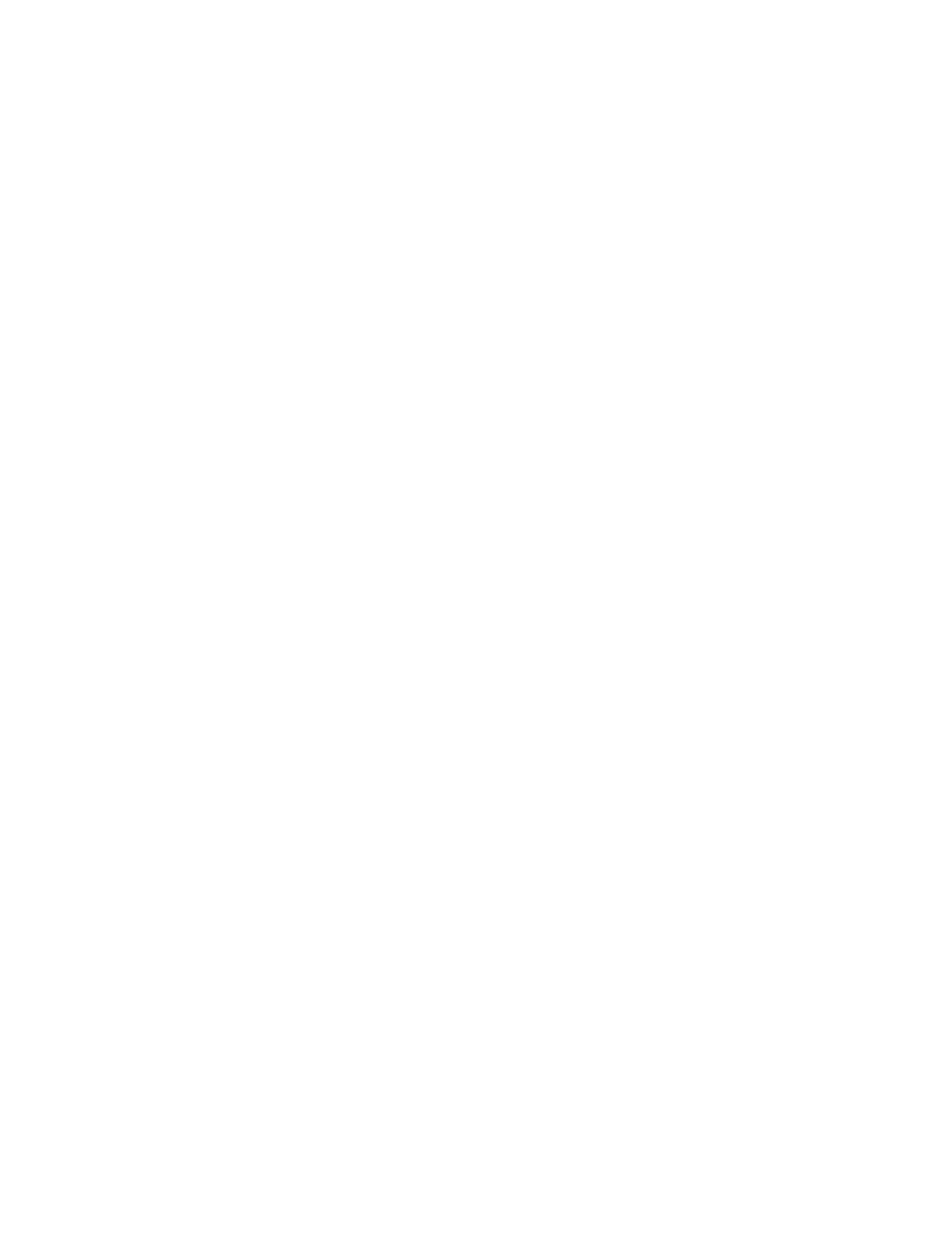

FIG. 12.—Cumulative number of Milky Way satellite galaxies as a function of halo circular velocity. The filled black squares include the new circular velocity estimates from this paper (plus Boötes, but excluding UMa II), as well as all of the previously known Milky Way dwarfs. The open gray squares show the observed distribution without the new ultra-faint dwarfs. We assume Poisson errors on the number count of satellites in each bin (computed independently for the new and old dwarfs), although the true uncertainties may be larger. The solid line with diamonds represents the subhalo abundance within the virial radius of the Via Lactea N-body simulation (Diemand et al. 2007a).

previously known Milky Way satellite galaxies have a nearly flat circular velocity function below  $v_{\text{circ}} = 15 \text{ km s}^{-1}$ , causing a discrepancy with the predictions that worsens with decreasing mass and reaches well over an order of magnitude below  $v_{\text{circ}} = 10 \text{ km s}^{-1}$ . With the ultra-faint dwarfs included we now see a rising circular velocity function and a satellite underabundance of a factor of  $\sim$ 4 for halos with masses between  $v_{\rm circ} = 10$ and 20 km s<sup>-1</sup>. At  $v_{\text{circ}} = 6$  km s<sup>-1</sup> the discrepancy increases again toward an order of magnitude, but if the current observational census is still incomplete at the faint end, this is the mass range where that would manifest itself. The ultra-faint dwarfs significantly fill in the gap for satellites in the two lowest mass bins, but have masses that are too small to affect the satellite deficit at higher circular velocities.

#### 4.1.1. Proposed Solutions to the Missing Satellite Problem

Using these new data, we can test a number of proposed astrophysical solutions to the missing satellite problem. For example, the observed dwarf galaxies could inhabit the most massive subhalos at the present day (Stoehr et al. 2002), the subhalos that collapsed at the highest redshift (Bullock et al. 2000), or the subhalos that were the most massive at the time they were accreted by the Milky Way (Kravtsov et al. 2004). We show the results of these tests in Figures 13 and 14. To compare the observed dwarfs to the most massive (MM ) subhalos, we identified the 51 halos (to match the number of Milky Way satellites projected to be found once the remainder of the sky has been surveyed) located within the virial radius that have the largest total masses at the present day in the Via Lactea simulation. The circular velocity function of these subhalos is plotted as the solid cyan curve in Figure 13. Note that because we chose the total number of subhalos to match the total number of Milky Way dwarfs, the agreement between the observed distribution and the cyan curve in the lowest mass bin is trivial. Another possibility is to compare the observed circular velocity function with the circular velocity function of the subhalos that were most massive when they were accreted (Fig. 13, dashed purple curve). We selected the largest before accretion (LBA) subhalos from the Via Lactea simulation as the halos located within



Fig. 13.—Outcome of two proposed solutions to the missing satellite problem. As in Fig. 12, the filled black squares include the new circular velocity estimates from this paper (plus Boötes, but excluding UMa II), as well as all of the previously known Milky Way dwarfs, and the solid line with diamonds represents the subhalo abundance within the virial radius of the Via Lactea N-body simulation (Diemand et al. 2007a). The solid cyan curve shows the circular velocity distribution for the 51 most massive Via Lactea subhalos at  $z = 0$ . The dashed purple curve illustrates the circular velocity distribution for the 51 Via Lactea subhalos that had the largest masses at the time they were accreted by the main halo.

the virial radius of the main halo at  $z = 0$  that had the largest circular velocities at any point in the past. Again, the agreement at the low-mass end is simply a result of our choice of the top 51 subhalos from the simulation.<sup>6</sup> If the observed dwarf galaxies inhabit only the most massive dark matter subhalos around the Milky Way, the shape of the mass function of the most massive subhalos fails to match the shape of the observed mass function. Using the subhalos that were most massive at the time they were accreted

 $6$  The largest before accretion subsample at the present day (Fig. 13, dashed *purple curve*) actually only has 46 objects with  $v_{\rm circ} > 6$  km s<sup>-1</sup> because five of the subhalos lost so much mass by  $z = 0$  that they ended up with even lower presentday circular velocities than are shown in the plot.



Fig. 14.—Effect of reionization on the missing satellite problem. As in Fig. 12, the filled black squares include the new circular velocity estimates from this paper (plus Boötes, but excluding UMa II), as well as all of the previously known Milky Way dwarfs, and the solid line with diamonds represents the subhalo abundance within the virial radius of the Via Lactea  $N$ -body simulation (Diemand et al. 2007a). The solid red curve shows the circular velocity distribution for the 51 most massive Via Lactea subhalos at  $z = 13.6$ , the dashed cyan curve at  $z = 11.9$ , and the dotted blue curve at  $z = 9.6$ .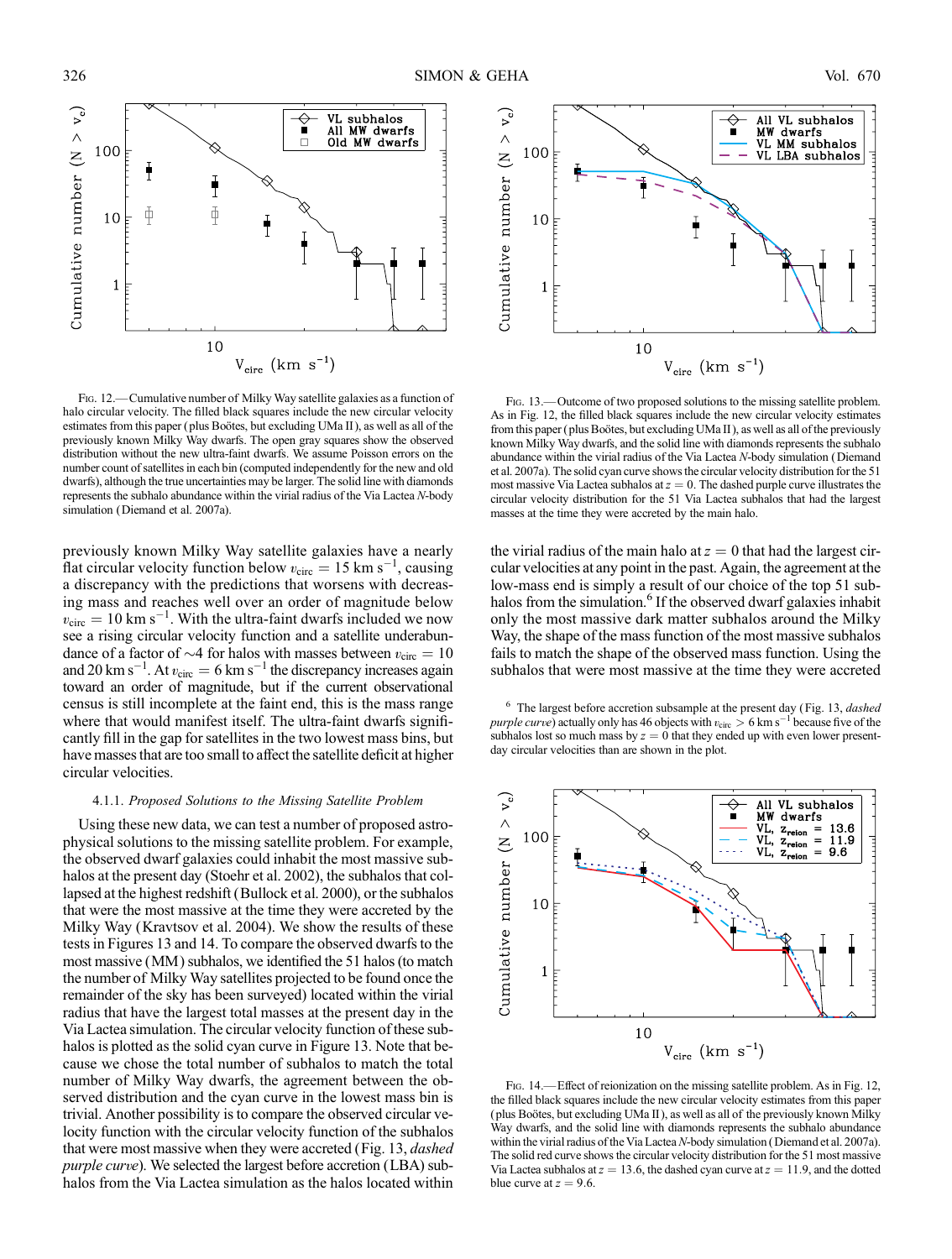instead of the ones most massive today (i.e., allowing for mass lost by tidal stripping) brings the subhalo mass function slightly closer to the observed one, but there are still a factor of  $\sim$ 3 too few dwarfs in the  $v_{\text{circ}} = 10{\text -}30$  km s<sup>-1</sup> range.

The final astrophysical solution we consider is that only halos that collapsed prior to reionization were able to form significant numbers of stars (e.g., Bullock et al. 2000; Somerville 2002; Moore et al. 2006 ). Among the Via Lactea subhalos that are located within the virial radius at  $z = 0$ , we select the objects with the 51 largest values of  $v_{\rm circ}$  at various high redshifts. The results of this test are displayed in Figure 14. The solid red, dashed cyan, and dotted blue curves represent the subhalos that would be selected if  $z_{\text{reion}} = 13.6, 11.9,$  and 9.6, respectively. If reionization occurred around redshift  $9-14$ , and dwarf galaxy formation was strongly suppressed thereafter, the circular velocity function of Milky Way satellite galaxies approximately matches that of CDM subhalos. If reionization occurred at  $z \le 8$ , we again find an underabundance of Milky Way dwarfs with  $v_{\text{circ}} = 15-30 \text{ km s}^{-1}$ compared to theoretical models, although we note that the individual subhalo  $v_{\rm circ}(z)$  histories in the Via Lactea simulation are noisy at high redshift, and the number of objects in these bins is relatively low. We therefore suggest that the observed mass function of Milky Way satellite galaxies constrains reionization to have taken place before  $z = 8$ , in agreement with the 3 yr *WMAP* results from measurements of the cosmic microwave background ( $z_{\rm reion} =$  $10.9_{-2.3}^{+2.7}$ ; Page et al. 2007). However, there are a number of caveats to this analysis: (1) the extrapolation of dwarf galaxy abundances from the SDSS DR5 sky coverage to the whole sky must be reasonable; (2) the observed velocity dispersions must provide a reasonable estimate of the halo circular velocities; (3) the primary physical mechanism responsible for suppressing the formation of galaxies in low-mass dark matter halos must be reionization; (4) the cosmology used for the Via Lactea simulation (Diemand et al. 2007a, 2007b)—particularly the low value of  $\sigma_8$ —must be a good match to the cosmology of our universe; and (5) the main halo simulated in Via Lactea must be a reasonable representation of the Milky Way. We also note that while  $WMAP$  and most other observational probes are sensitive to the mean reionization history of the universe, the dwarf galaxies observed in the study are sensitive primarily to the reionization history of the Local Group. If reionization was indeed responsible for the low abundance of Galactic satellites, then the Milky Way and/or M31 must have been undergoing vigorous enough star formation to ionize the intergalactic medium of the Local Group at  $z > 8$ .

#### 4.1.2. Observational Incompleteness and the Comparison Radius in Simulations

One of the important assumptions involved in our analysis in  $\S\S 4.1$  and 4.1.1 is the choice of the radius in the simulations out to which satellites should be counted. In the ideal case, this radius should be the virial radius, as we have used, but in reality the comparison between observations and simulations is only meaningful in the regime where the observations are complete.

The observational census for Milky Way satellite galaxies similar to the brighter dwarf spheroidals ( $M_V \leq -9$ ) should be largely complete by now; the last Milky Way satellite to be discovered in this luminosity range was Sagittarius ( Ibata et al. 1994). Recent searches of Palomar Sky Survey data, which are sensitive to such galaxies anywhere within the Local Group, have not detected additional dwarfs (Whiting et al. 2007; Simon & Blitz 2002). The distribution of Milky Way dwarf galaxies as a function of Galactic latitude suggests that additional relatively bright dwarfs remain to be discovered at low latitudes, where extinction and foreground confusion are serious problems. The expected number of such objects if they are distributed uniformly around the Galaxy is  $\sim$ 4 (Mateo 1998; Willman et al. 2004), which does not appear to be enough to significantly affect the missing satellite problem.

Very recently, Koposov et al. (2007 ) have analyzed the detectability of faint Milky Way satellites in the SDSS DR5 data. They find that extremely low-luminosity objects  $(M_V \le -5)$  may be missed by SDSS searches if they are located at relatively large distances ( $d \ge 100$  kpc), as the horizontal branch and MSTO stars that their detection relies on become too faint to be reliably detected in the SDSS. Galaxies with even lower surface brightnesses than the known dwarfs ( $\mu_V \gtrsim 30$  mag arcsec<sup>-2</sup>), if they exist, are also likely to have escaped detection. However, if there is a correlation between surface brightness and distance from the host galaxy (e.g., McConnachie & Irwin 2006) or density and distance (as our data and Mayer et al. [2001b] suggest), there may not be significant numbers of ultra-faint dwarfs at large distances. For more luminous dwarfs and those with higher central surface brightnesses, the current sample of Milky Way satellites should be reasonably complete. The Koposov et al. (2007) luminosity function of Milky Way satellite galaxies predicts that there are a total of 57 dwarf galaxies within 280 kpc of the Milky Way over the whole sky, and a similar number within 420 kpc. Thus, our much simpler estimates of 46  $\pm$  14 dwarf galaxies within 250 kpc and 51  $\pm$  15 within 420 kpc from  $\S$  4.1 appear to be well justified.

Incompleteness may still be a significant problem at the extreme faint end of the luminosity function, as the recent discovery of Boötes II reveals (Walsh et al. 2007). Our results suggest that satellites in this luminosity range are not gravitationally bound dwarf galaxies. If these objects are tidally disrupted dwarfs, then they should still contribute to the Milky Way satellite census, but if they are simply multiple fragments from larger objects (for example, if there is a physical connection between Boötes and Boötes  $II$ ) or unusual globular clusters then they do not correspond to dark matter subhalos in the CDM simulations. Until surveys are more complete at faint magnitudes and some kinematic information is available for this class of objects, their effect on the missing satellite problem is not clear.

In case there are undiscovered ultra-faint Milky Way dwarfs beyond  $d = 250$  kpc, we repeated our analysis of  $\S 4.1$  using subhalos within 250 kpc from the main halo in the Via Lactea simulation (and discarding Leo T from the observed sample because it is beyond this radius). This smaller radius reduces the overall number of satellite subhalos by  $\sim$ 30%, not enough to significantly change our conclusions. Limiting the comparison to this radius shifts the preferred range of reionization redshifts slightly lower, but also lessens our leverage on determining the redshift of reionization.

# 4.2. The Constant Halo Mass Hypothesis

Mateo et al. (1993) was the first to point out that observations of the dSphs known at that time suggested that they were all embedded within dark matter halos of mass  $\sim$ 3  $\times$  10<sup>7</sup>  $M_{\odot}$ , independent of luminosity. In Figure 15 we display an updated version of what has become popularly known as the ''Mateo'' plot, showing the mass-to-light ratios of all of the Local Group dSphs with measured kinematics as a function of absolute magnitude. As seen previously by Mateo et al. (1993), Mateo (1998), and Gilmore et al. (2007 ), all of the galaxies observed prior to this work are approximately consistent with the picture proposed by Mateo et al. (1993). The results change, however, when the ultrafaint Milky Way satellites are added. Although the brightest of the ultra-faint dwarfs still lie within the same range of halo mass as their more luminous counterparts, the fainter objects (Hercules, Leo IV, CVn II, and Coma Berenices) are located well below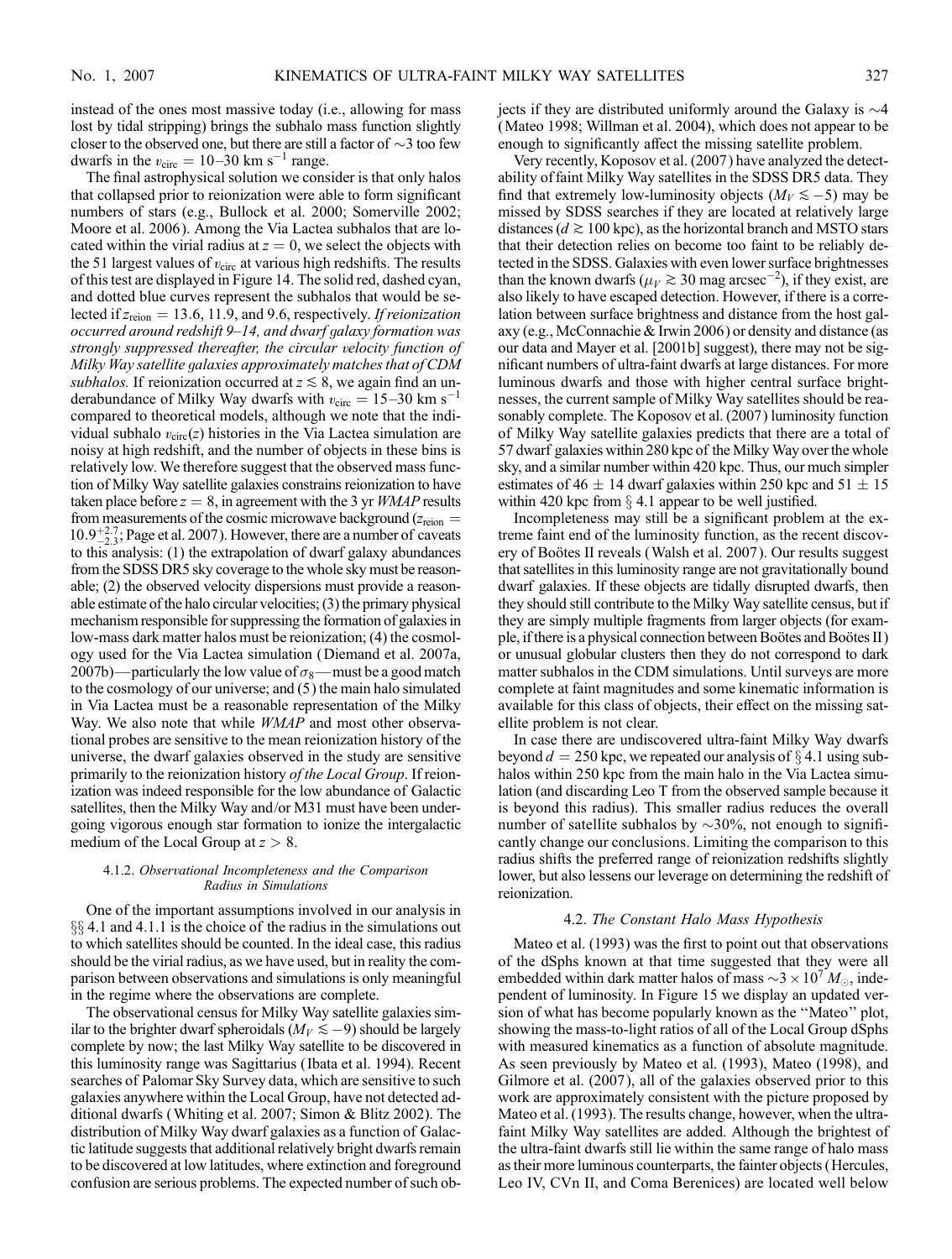

Fig. 15.—Total mass-to-light ratios (in solar units) as a function of absolute magnitude for Local Group dwarf spheroidals. The red symbols represent the ultra-faint dwarfs from this paper (including Leo T, which is not really a dSph, and UMa II, which may be tidally disrupted, as an open red circle at the upper left). The open black squares represent all of the dSphs with previously published kinematic data, including satellites of M31 as well as the Milky Way. The dashed gray lines are curves of constant dark matter halo mass (1, 2, 4, and  $8 \times 10^7 M_{\odot}$ , from bottom to top), assuming a stellar mass-to-light ratio of 2.5  $M_{\odot}/L_{\odot}$  . For the previously known Milky Way dwarfs, we recomputed luminosities from Irwin & Hatzidimitriou (1995 ) using the most up-to-date distance measurements, and then adjusted the mass-to-light ratios from the literature accordingly. References for distance measurements are Fornax: Saviane et al. (2000), Mackey & Gilmore (2003), Gullieuszik et al. (2007); Leo I: Bellazzini et al. (2004); Sculptor: Mateo (1998); Leo II: Bellazzini et al. (2005 ); Sextans: Lee et al. (2003); Carina: Dall'Ora et al. (2003); Ursa Minor: Mighell & Burke (1999); and Draco: Bonanos et al. (2004). References for M/L measurements are Fornax: Walker et al. (2006a); Leo I: Sohn et al. (2007), Koch et al. (2007b); Sculptor: Westfall et al. (2006); Leo II: Koch et al. (2007a); Sextans: Walker et al. (2006b); Carina: Muñoz et al. (2006b); Ursa Minor: Wu (2007); Draco: Łokas et al. (2005); And II: Côté et al. (1999); Cetus: Lewis et al. (2007); And IX: Chapman et al. (2005); And XIV: Majewski et al. (2007); and Boötes: Muñoz et al. (2006a).

the extrapolated trend. These galaxies have much lower halo masses, and hence their mass-to-light ratios are significantly smaller than what would be expected if they too were embedded in  $\sim$ 3 × 10<sup>7</sup>  $M_{\odot}$  halos. Combining the new and old dwarfs, it appears that there are two distinct regimes: the brighter dwarfs  $(M_V < -9)$  all have similar-mass dark matter halos, but for the fainter dwarfs  $(M_V > -9)$  M/L saturates at a value of 200-1000 and the halo mass declines as luminosity decreases (see Fig. 10b). It therefore appears that the ultra-faint dwarfs *do not* occupy halos as massive as those of the ''normal'' dSphs; if there is a minimum halo mass for dwarf galaxies, it is not clear that the observations have yet reached it.

## 4.3. Central Dark Matter Densities in the Ultra-faint Dwarfs

The observed velocity dispersions and radii of the new dwarfs constrain their densities as well as their masses and mass-to-light ratios. Because these galaxies are highly dark matter dominated, the overall densities we derive are essentially equal to the density of the dark matter halo of each object. Following Mateo et al. (1991), we can approximate the central density as

$$
166\sigma^2\eta/r_c^2,\tag{4}
$$

where  $\eta$  is a numerical parameter that works out to 1 for plausible density profiles. The central densities of the new dwarfs range from  $\sim$  0.08  $M_{\odot}$  pc<sup>-3</sup> for CVn I and Hercules up to  $\sim$  2.1  $M_{\odot}$  pc<sup>-3</sup> for the faintest galaxy, Coma Berenices. Alternatively, we can calculate mean densities from the total masses given in Table 4 and the core radii. To compare with the mean densities of the previously known Milky Way dSphs tabulated by Gilmore et al. (2007), we assume that the extent of the new dwarfs is  $\sim$ 2 King core radii. Again, Coma Berenices is the densest object, with a mean density of  $0.52\,M_\odot$  pc $^{-3}$  (=20 GeV/ $c^{2}$  cm $^{-3}$ ), almost a factor of 5 higher than any of the previously known dSphs. This substantially raises the limiting mass density of  $\sim$  5 GeV/ $c^2$  cm<sup>-3</sup> identified by Gilmore et al. (2007) and suggests that there may not be a true physical ceiling on the densities of dwarf galaxies (as opposed to an observational ceiling) at all. However, if Com is in the process of tidal disruption, as our observations hint, then the highest dark matter densities in our sample occur in Leo T and CVn II and are only modestly above the density limit of Gilmore et al. (2007 ).

# 4.4. Phase-Space Density Constraints from the Ultra-faint Dwarfs

Hogan & Dalcanton (2000) introduced the parameter  $Q \equiv \rho/\sigma^3$ as an estimate of the coarse-grained phase-space density of the dark matter in galaxy halos. As discussed by Hogan & Dalcanton (2000), Dalcanton & Hogan (2001), and Strigari et al. (2006), Liouville's theorem implies that observed values of  $Q$  set a hard lower limit on the original phase-space density of the dark matter. By finding the systems with the largest observed values of Q, we can therefore constrain the properties of dark matter and potentially rule out classes of dark matter candidates. Observations of low-mass spiral galaxies by Simon et al. (2005) yield lower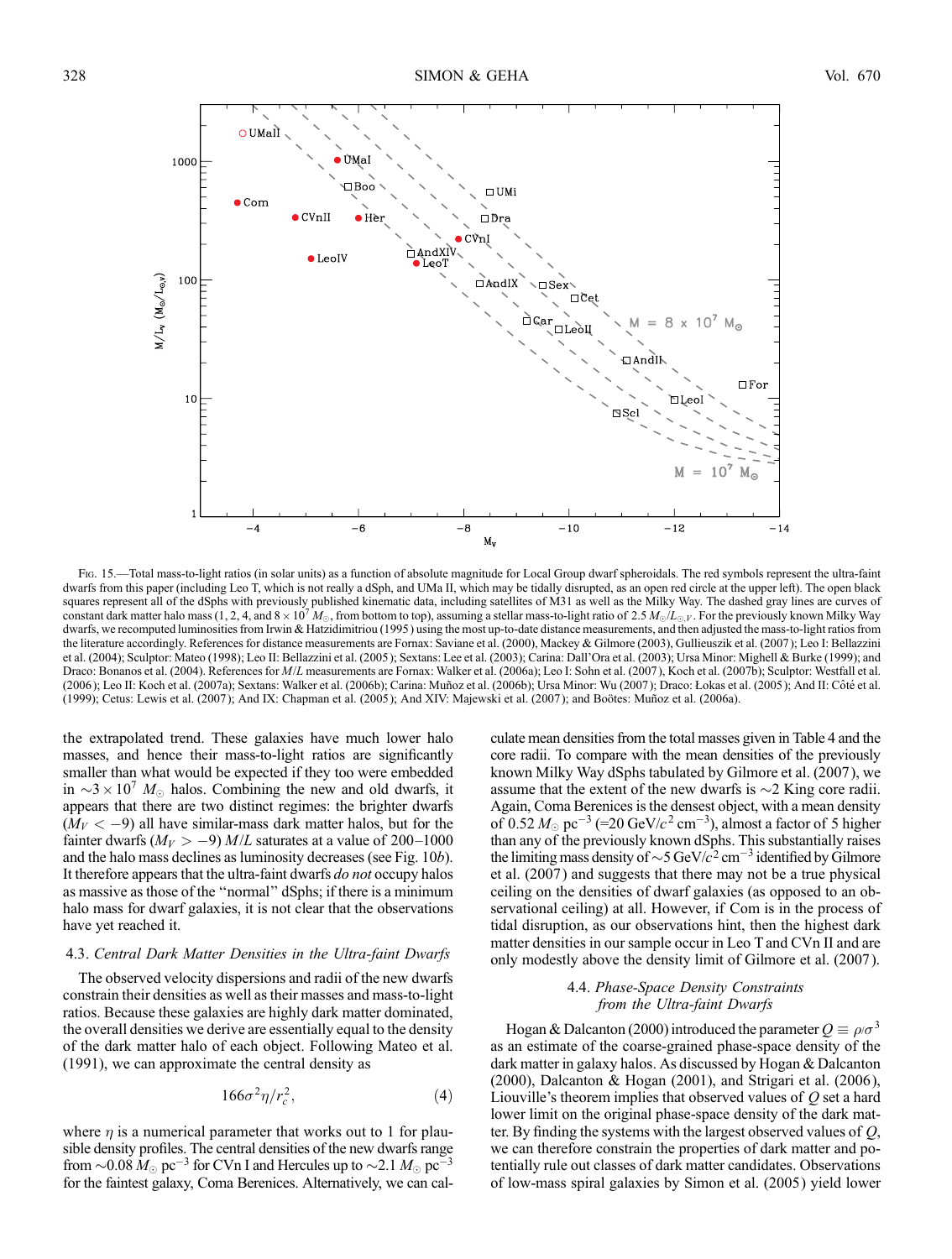TABLE 5 Physical and Phase-Space Densities

| Galaxy            | $\rho_0$<br>$(M_{\odot} \text{ pc}^{-3})$ | $\rho$<br>$(M_{\odot} \text{ pc}^{-3})$ | $[M_{\odot} \text{ pc}^{-3} \text{ (km s}^{-1})^{-3}]$ |
|-------------------|-------------------------------------------|-----------------------------------------|--------------------------------------------------------|
| Ursa Major $II^a$ | $1.13 + 0.60$                             | $0.27 + 0.18$                           | $(3.7 \pm 3.1) \times 10^{-3}$                         |
|                   | $0.79 + 0.36$                             | $0.19 + 0.10$                           | $(1.9 \pm 1.5) \times 10^{-3}$                         |
| Ursa Major I      | $0.25 + 0.08$                             | $0.06 + 0.02$                           | $(5.6 \pm 2.9) \times 10^{-4}$                         |
|                   | $0.19 + 0.20$                             | $0.05 + 0.05$                           | $(5.3 \pm 9.9) \times 10^{-3}$                         |
| Coma Berenices    | $2.09 + 0.86$                             | $0.52 + 0.24$                           | $(2.2 \pm 1.4) \times 10^{-2}$                         |
| Canes Venatici II | $0.49 \pm 0.25$                           | $0.12 + 0.07$                           | $(5.1 \pm 4.1) \times 10^{-3}$                         |
| Canes Venatici I  | $0.08 + 0.02$                             | $0.02 + 0.01$                           | $(1.7 \pm 0.5) \times 10^{-4}$                         |
| <b>Hercules</b>   | $0.10 + 0.04$                             | $0.02 + 0.01$                           | $(7.7 \pm 5.2) \times 10^{-4}$                         |

<sup>a</sup> UMa II may be a tidally disrupted remnant, which would artificially inflate its density.

limits of  $\sim$ 10<sup>-6</sup>  $M_{\odot}$  pc<sup>-3</sup> (km s<sup>-1</sup>)<sup>-3</sup> on  $Q$  (Strigari et al. 2006; G. Martinez et al. 2008, in preparation), but those are less restrictive constraints than are provided by the  $Ly\alpha$  forest. Q values for the ultra-faint dwarfs are listed in Table 5. These values are calculated under the assumption that the velocity dispersion of the dark matter (which is what  $Q$  actually depends on) is equal to the velocity dispersion of the stars. Our observations show that most of the ultra-faint dwarfs greatly exceed the phase-space density constraint from the Ly $\alpha$  forest, reaching a maximum of  $Q = 2$ .  $2 \times 10^{-2}$   $M_{\odot}$  pc<sup>-3</sup> (km s<sup>-1</sup>)<sup>-3</sup> in Coma Berenices. Even if the derived Q of Com has been affected by tidal disruption, all of the galaxies except UMa I, CVn I, and Hercules have  $Q$  values  $\geq 10^{-3}$   $M_{\odot}$  pc<sup>-3</sup> (km s<sup>-1</sup>)<sup>-3</sup>, 2 orders of magnitude better than the Ly $\alpha$  forest constraint and about an order of magnitude improvement compared to the previously known dSphs. In fact, the dark matter velocity dispersion is expected to be larger than the stellar velocity dispersion, so the  $Q$  values we derive are upper limits on the true  $Q$  values for these galaxies. Nevertheless, these Q values will further restrict the allowed parameter space for warm dark matter particles, and may have an impact on the meta-CDM scenario proposed by Strigari et al. (2007b).

#### 5. SUMMARY AND CONCLUSIONS

We have obtained Keck DEIMOS spectra of significant samples of stars in eight of the new, ultra-faint Milky Way satellite galaxies recently discovered in the Sloan Digital Sky Survey. Using a large spectroscopic data set of radial velocity standard stars observed with DEIMOS, repeat DEIMOS measurements of stars in dwarf spheroidals and globular clusters, and DEIMOS and HIRES spectra of the same stars, we demonstrated that both our velocity measurements and our derived uncertainties are accurate. We then measured the velocities of  $18-214$  stars in each galaxy, with typical uncertainties of  $\sim$ 3.4 km s<sup>-1</sup>.

From our measurements of individual stellar velocities, we calculated velocity dispersions for each of the ultra-faint dwarfs. The velocity dispersions, which are listed in Table 3, range from  $3.3 \pm 1.7$  km s<sup>-1</sup> for Leo IV up to  $7.6 \pm 0.4$  km s<sup>-1</sup> for CVn I, and we showed that the velocity dispersions are correlated with luminosity (inversely correlated with absolute magnitude). Under a set of simple assumptions, we calculated the total masses of the ultra-faint dwarfs, finding that these objects are the lowestmass galaxies currently known. From the equivalent widths of the Ca triplet absorption lines we measured the metallicities of the RGB stars in the new dwarfs and derived mean metallicities ranging from  $[Fe/H] = -2.0$  to  $[Fe/H] = -2.3$ ; several of these galaxies are the most metal-poor stellar systems yet discovered.

We summarize our primary conclusions from this study as follows:

1. The ultra-faint Milky Way satellites are dark matter dominated dwarf galaxies with lower masses than any other known galaxies.

2. The only clear exception among the eight galaxies we observed, as well as those previously observed by others, is Ursa Major II. Based on its clumpy appearance (Zucker et al. 2006b), small galactocentric distance (Zucker et al. 2006b), associated tidal stream (Fellhauer et al. 2007) ( $\S$  3.5), inflated velocity dispersion ( $\S$  3.2), unusually high metallicity ( $\S$  3.4), and possible velocity gradient  $(\S$  3.5), we conclude that UMa II is in the late stages of tidal disruption. The other dwarf with  $M_V \gtrsim -4$ , Coma Berenices, has a similarly high metallicity that indicates it may have suffered substantial tidal stripping as well. Because Com lacks most of the other supporting evidence for tidal disruption, we assume for now that it is still a bound, dark matter dominated dwarf, although we recognize that future observations may show otherwise. Based on these results, we suggest that  $M_V \approx -4(3.4 \times$  $10<sup>3</sup> L<sub>\odot</sub>$ ) is the lower limit to the luminosity of gravitationally bound dwarf galaxies. We therefore predict that objects such as Willman 1, Segue 1, and Boötes II will prove to be tidally disrupted remnants.

3. The six ultra-faint dwarfs with  $M_V \le -4$  follow the luminosity-metallicity relationship established by the more luminous Local Group dwarfs, and extend the relation by  $\sim$ 2 orders of magnitude in luminosity. The faintest dwarfs, UMa II and Com, are both outliers from this relationship, with metallicities more than 0.5 dex too large for their luminosities (or conversely, luminosities that are more than 2 orders of magnitude too small for their metallicities). We detect metallicity spreads of up to 0.5 dex in several objects, suggesting multiple star formation epochs.

4. The total mass-to-light ratios of the ultra-faint dwarfs reach as high as 1000  $M_{\odot}/L_{\odot}, V$  (UMa I). While the brighter galaxies  $(M_V \le -9)$  have mass-to-light ratios consistent with the hypothesis that all dwarf spheroidals are embedded within dark matter halos of the same mass, the fainter galaxies depart from this trend in the sense that their mass-to-light ratios are too low (i.e., they have lower masses). We therefore suggest that the minimum *mass* for dwarf galaxies (as opposed to the minimum luminosity mentioned earlier), if there is one, may not have been reached yet.

5. The ultra-faint Milky Way satellites, after correcting for the sky area not covered by DR5 of the Sloan survey, substantially increase the abundance of dwarf galaxies with very low masses  $(v_{\text{circ}} \leq 15 \text{ km s}^{-1})$ , thereby reducing the satellite deficit compared to CDM simulations to a factor of  $\sim$ 4. Proposals to remedy the missing satellite problem by placing the observed dwarf galaxies in the most massive dark matter subhalos (at the present day) around the Milky Way or in the subhalos that were most massive at the time they were accreted by the Milky Way do not reproduce the observed shape of the circular velocity function. If we assume instead that only the halos that acquired a significant amount of mass ( $v_{\rm circ} \gtrsim 8 \text{ km s}^{-1}$ , varying somewhat with  $z_{\rm reion}$ ) before the redshift of reionization were able to form stars, then the subhalos from the Via Lactea simulation (Diemand et al. 2007a, 2007b) approximately match both the total number of Milky Way dwarfs and the shape of the circular velocity function.

6. The central dark matter densities of the ultra-faint dwarfs are as high as 2.1  $M_{\odot}$  pc<sup>-3</sup> (0.8  $M_{\odot}$  pc<sup>-3</sup> if Coma Berenices is tidally disrupting), significantly larger than those of the previously known dwarf spheroidals. The phase-space densities are also higher than those of other astrophysical systems  $[Q > 10^{-3} M_{\odot} pc^{-3}$  $(km s^{-1})^{-3}$ ], which will place significant limits on non-CDM dark matter models.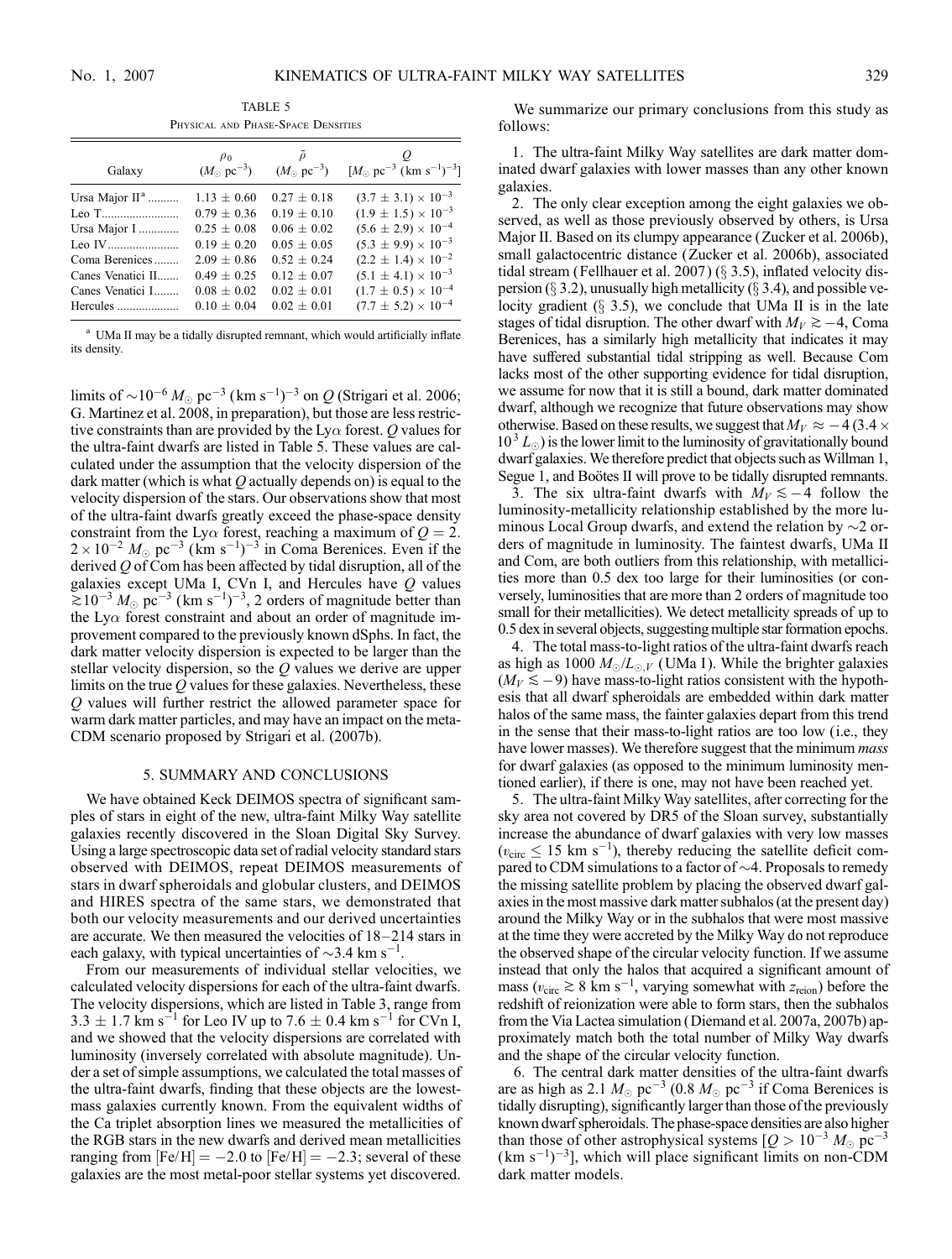Data presented herein were obtained at the W. M. Keck Observatory, which is operated as a scientific partnership among the California Institute of Technology, the University of California, and the National Aeronautics and Space Administration. The observatory was made possible by the generous financial support of the W. M. Keck Foundation. The authors wish to recognize and acknowledge the very significant cultural role and reverence that the summit of Mauna Kea has always had within the indigenous Hawaiian community. We are most fortunate to have the opportunity to conduct observations from this mountain. J. D. S. gratefully acknowledges the support of a Millikan Fellowship provided by Caltech and M. G. acknowledges support from a Plaskett Research Fellowship at the Herzberg Institute of Astrophysics of the National Research Council of Canada. We thank George Djorgovski, Vasily Belokurov, Leo Blitz, James Bullock, Judy Cohen, Pat Côté, Jürg Diemand, Gerry Gilmore, Raja

Guhathakurta, Nicolas Martin, Emma Ryan-Weber, Wal Sargent, Peter Stetson, Louie Strigari, Beth Willman, and Dan Zucker for helpful conversations, and we acknowledge the useful suggestions of the anonymous referee. We also thank Michael Cooper and the DEEP2 team for their hard work on the DEIMOS data reduction pipeline. The analysis pipeline used to reduce the DEIMOS data was developed at UC Berkeley with support from NSF grant AST-0071048. This research has made use of NASA's Astrophysics Data System Bibliographic Services, the NASA/IPAC Extragalactic Database (NED), which is operated by the Jet Propulsion Laboratory, California Institute of Technology, under contract with the National Aeronautics and Space Administration, and the SIMBAD database, operated at CDS, Strasbourg, France.

Facilities: Keck:II (DEIMOS)

## APPENDIX

# COLLECTING UNIFORM DATA FOR THE ULTRA-FAINT DWARF GALAXIES

The new ultra-faint dwarf galaxies have been discovered by a number of different authors, which means that their properties have not all been determined in a uniform manner. In order to calculate masses and mass-to-light ratios as consistently as possible for each galaxy, and to facilitate future studies of these objects, in this Appendix we collect the currently available data on all 12 of the new Milky Way satellites (see Table 6).

With the exception of Willman 1 and Boötes II, we use the absolute magnitudes and radii determined by the Cambridge group (references given in Tables 1 and 6) from the SDSS data. This includes the revised absolute magnitude of  $M_V = -5.5$  for UMa I reported in Belokurov et al. (2006), which differs substantially from the original value of  $M_V = -6.75$  estimated by Willman et al. (2005a), although the uncertainties on both numbers are admittedly large. Note that our improved distance for UMa I of 106 kpc (compared to the previously reported 100 kpc) requires a corresponding change in the absolute magnitude to  $M_V = -5.6$ . The Belokurov et al. magnitude for UMa I is not accompanied by an uncertainty; by analogy to the other galaxies of similar luminosity we assume an uncertainty of 0.6 mag. Belokurov et al. have also remeasured the radius of UMa I in the same manner as they did for the other Milky Way galaxies, finding a Plummer radius of  $10'$  (D. Zucker & V. Belokurov 2007, private communication).

UMa II is described in the discovery paper only as having an angular extent of  $\sim 0.5^\circ \times 0.25^\circ$  and a half-light radius of approximately 120 pc (Zucker et al. 2006b). Similarly to UMa I, the authors have refit the light profile using the same method as they did for the other new dwarfs and measured a half-light radius of 13.6' (D. Zucker & V. Belokurov 2007, private communication). Note that unlike the Plummer radii we use for the other dwarfs, this radius is the mean of the Plummer radius and the exponential scale radius; in most cases the two radii are very similar.

Bootes II does not have a published distance uncertainty, so given the angular proximity to Bootes and the apparently identical distance moduli, we assume the same distance uncertainty for Bootes II as Belokurov et al.  $(2006)$  derived for Bootes.

Most of the new discoveries do not have published uncertainties for their Plummer radius fits. For these objects, we assume an uncertainty of 6% (the uncertainty given for CVn I) on the angular radius for the purposes of calculating the uncertainty on the corresponding physical radius.

| PARAMETERS OF THE ULTRA-FAINT MILKY WAY SATELLITES |                |                   |                         |                     |            |  |
|----------------------------------------------------|----------------|-------------------|-------------------------|---------------------|------------|--|
| Galaxy                                             | $M_V$          | Distance<br>(kpc) | $r$ Plummer<br>(arcmin) | $r$ Plummer<br>(pc) | References |  |
| Ursa Major II                                      | $-3.8 \pm 0.6$ | $32^{+5}_{-4}$    | 13.6                    | $127 \pm 21$        | 1, 2       |  |
|                                                    | $-7.1 \pm 0.3$ | $417^{+20}_{-19}$ | 1.4                     | $170 \pm 15$        | 3          |  |
|                                                    | $-5.6 \pm 0.6$ | $106^{+9}_{-8}$   | 10.0                    | $308 \pm 32$        | 2, 4, 5    |  |
|                                                    | $-5.1 + 0.6$   | $158^{+15}_{-14}$ | 3.3                     | $152 + 17$          | 6          |  |
| Coma Berenices                                     | $-3.7 + 0.6$   | $44 \pm 4$        | 5.0                     | $64 + 7$            | 6          |  |
| Canes Venatici II                                  | $-4.8 + 0.6$   | $151^{+15}_{-13}$ | 3.0                     | $132 \pm 16$        | 6          |  |
| Canes Venatici I                                   | $-7.9 \pm 0.5$ | $224^{+22}_{-20}$ | $8.5 \pm 0.5$           | $554 \pm 63$        |            |  |
|                                                    | $-6.0 + 0.6$   | $138^{+13}_{-12}$ | 8.0                     | $321 \pm 36$        | 6          |  |
|                                                    | $-3.0 \pm 0.6$ | $23 + 2$          | 4.5                     | $30 + 3$            |            |  |
| Willman 1                                          | $-2.5 + 1.0$   | $38 + 7$          | $1.9 + 0.3$             | $21 + 5$            |            |  |
|                                                    | $-3.1 \pm 1.1$ | $60 + 6$          | $4.1 + 1.6$             | $72 \pm 28$         | 9          |  |
|                                                    | $-5.8 + 0.5$   | $60 \pm 6$        | $13.0 + 0.7$            | $227 + 26$          | 3          |  |

References.—(1) Zucker et al. 2006b; (2) D. Zucker & V. Belokurov 2007, private communication; (3) Irwin et al. 2007; (4) Belokurov et al. 2006; (5 ) this work; (6 ) Belokurov et al. 2007b; (7 ) Zucker et al. 2006a; (8) Willman et al. 2006; (9) Walsh et al. 2007.

# TABLE 6 Parameters of the Ultra-faint Milky Way Satellites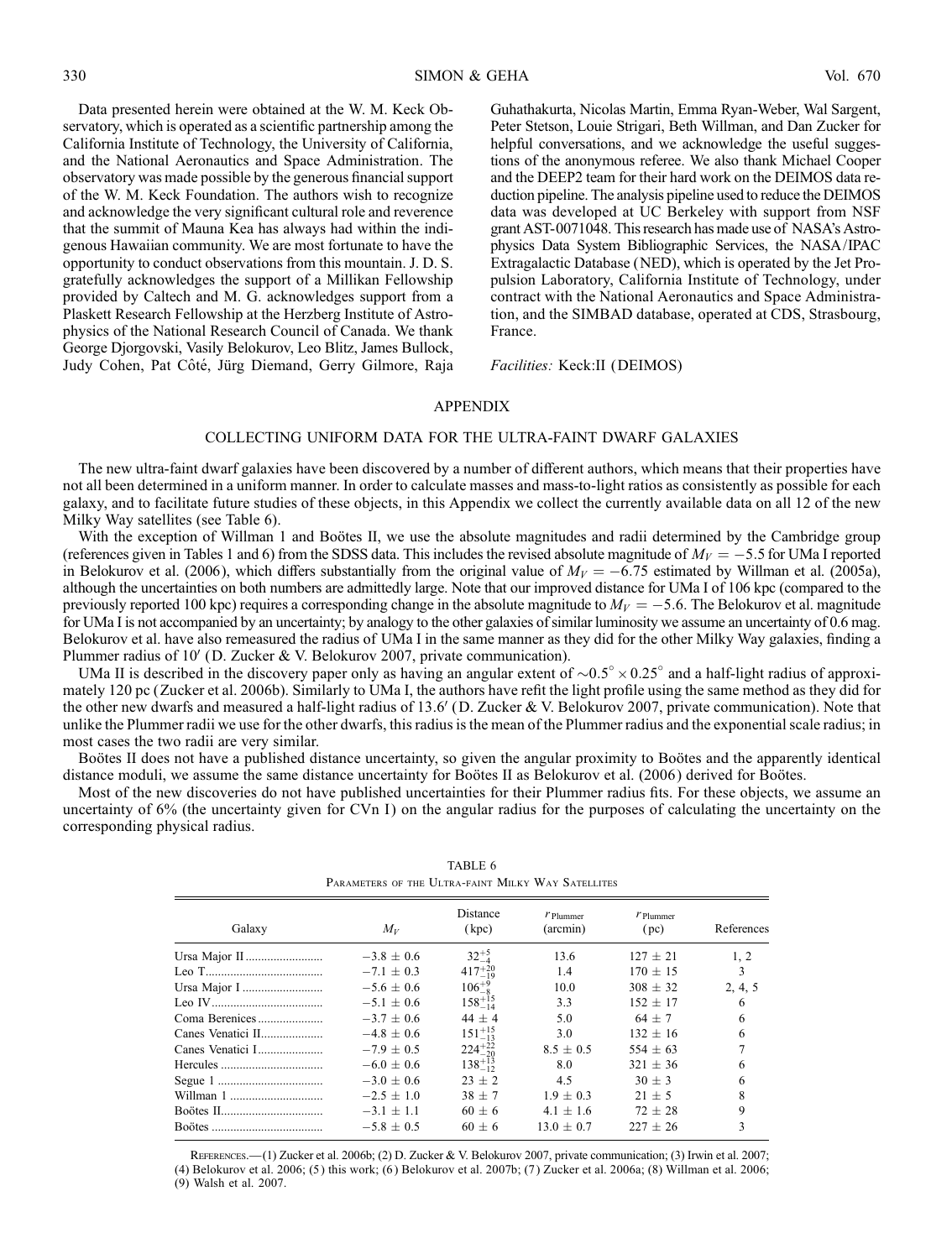#### **REFERENCES**

- Adelman-McCarthy, J., et al. 2007, ApJS, 172, 634
- Bellazzini, M., Gennari, N., & Ferraro, F. R. 2005, MNRAS, 360, 185
- Bellazzini, M., Gennari, N., Ferraro, F. R., & Sollima, A. 2004, MNRAS, 354, 708
- Belokurov, V., et al. 2006, ApJ, 647, L111
	- $-$ . 2007a, ApJ, 658, 337
		- ———. 2007b, ApJ, 654, 897
- Benson, A. J., Frenk, C. S., Lacey, C. G., Baugh, C. M., & Cole, S. 2002, MNRAS, 333, 177
- Blanton, M. R., & Roweis, S. 2007, AJ, 133, 734
- Blanton, M. R., et al. 2005, AJ, 129, 2562
- Bode, P., Ostriker, J. P., & Turok, N. 2001, ApJ, 556, 93
- Bonanos, A. Z., Stanek, K. Z., Szentgyorgyi, A. H., Sasselov, D. D., & Bakos, G. Á. 2004, AJ, 127, 861
- Bullock, J. S., Kravtsov, A. V., & Weinberg, D. H. 2000, ApJ, 539, 517
- Carretta, E., & Gratton, R. G. 1997, A&AS, 121, 95
- Chapman, S. C., Ibata, R., Lewis, G. F., Ferguson, A. M. N., Irwin, M., McConnachie, A., & Tanvir, N. 2005, ApJ, 632, L87
- Clem, J. L. 2005, Ph.D. thesis, Univ. Victoria
- Coleman, M. G., et al. 2007, ApJ, 668, L43
- Colín, P., Avila-Reese, V., & Valenzuela, O. 2000, ApJ, 542, 622
- Côté, P., Mateo, M., Olszewski, E. W., & Cook, K. H. 1999, ApJ, 526, 147
- Dalcanton, J. J., & Hogan, C. J. 2001, ApJ, 561, 35
- Dall'Ora, M., et al. 2003, AJ, 126, 197
- Diemand, J., Kuhlen, M., & Madau, P. 2007a, ApJ, 657, 262
- 2007b, ApJ, 667, 859
- Faber, S. M., et al. 2003, Proc. SPIE, 4841, 1657
- Fellhauer, M., et al. 2007, MNRAS, 375, 1171
- Gilbert, K. M., et al. 2006, ApJ, 652, 1188
- Gilmore, G., Wilkinson, M. I., Wyse, R. F. G., Kleyna, J. T., Koch, A., Evans, N. W., & Grebel, E. K. 2007, ApJ, 663, 948
- Girardi, L., Grebel, E. K., Odenkirchen, M., & Chiosi, C. 2004, A&A, 422, 205
- Grebel, E. K., Gallagher, J. S., & Harbeck, D. 2003, AJ, 125, 1926
- Grillmair, C. J. 2006, ApJ, 645, L37
- Guhathakurta, P., et al. 2006, AJ, 131, 2497
- Gullieuszik, M., Held, E. V., Rizzi, L., Saviane, I., Momany, Y., & Ortolani, S. 2007, A&A, 467, 1025
- Harris, W. E. 1996, AJ, 112, 1487
- Hogan, C. J., & Dalcanton, J. J. 2000, Phys. Rev. D, 62, 063511
- Ibata, R., Chapman, S., Irwin, M., Lewis, G., & Martin, N. 2006, MNRAS, 373, L70
- Ibata, R., Martin, N. F., Irwin, M., Chapman, S., Ferguson, A. M. N., Lewis, G. F., & McConnachie, A. W. 2007, ApJ, submitted (arXiv: 0704.1318)
- Ibata, R. A., Gilmore, G., & Irwin, M. J. 1994, Nature, 370, 194
- Illingworth, G. 1976, ApJ, 204, 73
- Irwin, M., & Hatzidimitriou, D. 1995, MNRAS, 277, 1354
- Irwin, M. J., et al. 2007, ApJ, 656, L13

## Kamionkowski, M., & Liddle, A. R. 2000, Phys. Rev. Lett., 84, 4525

- Kauffmann, G., White, S. D. M., & Guiderdoni, B. 1993, MNRAS, 264, 201 King, I. 1962, AJ, 67, 471
- Kleyna, J., Geller, M., Kenyon, S., & Kurtz, M. 1999, AJ, 117, 1275
- Kleyna, J. T., Wilkinson, M. I., Evans, N. W., & Gilmore, G. 2005, ApJ, 630, L141
- Klypin, A., Kravtsov, A. V., Valenzuela, O., & Prada, F. 1999, ApJ, 522, 82
- Koch, A., Grebel, E. K., Wyse, R. F. G., Kleyna, J. T., Wilkinson, M. I., Harbeck, D. R., Gilmore, G. F., & Evans, N. W. 2006, AJ, 131, 895
- Koch, A., Kleyna, J. T., Wilkinson, M. I., Grebel, E. K., Gilmore, G. F., Evans,
- N. W., Wyse, R. F. G., & Harbeck, D. R. 2007a, AJ, 134, 566 Koch, A., Wilkinson, M. I., Kleyna, J. T., Gilmore, G. F., Grebel, E. K.,
- Mackey, A. D., Evans, N. W., & Wyse, R. F. G. 2007b, ApJ, 657, 241 Koposov, S., et al. 2007, ApJ, submitted (arXiv: 0706.2687 )
- Kravtsov, A. V., Gnedin, O. Y., & Klypin, A. A. 2004, ApJ, 609, 482
- Lee, M. G., et al. 2003, AJ, 126, 2840
- Lewis, G. F., Ibata, R. A., Chapman, S. C., McConnachie, A., Irwin, M. J., Tolstoy, E., & Tanvir, N. R. 2007, MNRAS, 375, 1364
- xokas, E. L., Mamon, G. A., & Prada, F. 2005, MNRAS, 363, 918
- Mackey, A. D., & Gilmore, G. F. 2003, MNRAS, 345, 747
- Majewski, S. R., et al. 2007, ApJ, submitted (astro-ph/0702635 )
- Marcolini, A., D'Ercole, A., Brighenti, F., & Recchi, S. 2006, MNRAS, 371, 643
- Martin, N. F., Ibata, R. A., Chapman, S., Irwin, M., & Lewis, G. F. 2007, MNRAS, 380, 281
- Martin, N. F., Ibata, R. A., Irwin, M. J., Chapman, S., Lewis, G. F., Ferguson,
- A. M. N., Tanvir, N., & McConnachie, A. W. 2006, MNRAS, 371, 1983 Mateo, M., Olszewski, E., Welch, D. L., Fischer, P., & Kunkel, W. 1991, AJ,
- 102, 914
- Mateo, M., Olszewski, E. W., Pryor, C., Welch, D. L., & Fischer, P. 1993, AJ, 105, 510
- Mateo, M. L. 1998, ARA&A, 36, 435
- Mayer, L., Governato, F., Colpi, M., Moore, B., Quinn, T., Wadsley, J., Stadel, J., & Lake, G. 2001a, ApJ, 547, L123
- $-$ . 2001b, ApJ, 559, 754
- McConnachie, A. W., & Irwin, M. J. 2006, MNRAS, 365, 1263
- Mighell, K. J., & Burke, C. J. 1999, AJ, 118, 366
- Moore, B., Diemand, J., Madau, P., Zemp, M., & Stadel, J. 2006, MNRAS, 368, 563
- Moore, B., Ghigna, S., Governato, F., Lake, G., Quinn, T., Stadel, J., & Tozzi, P. 1999, ApJ, 524, L19
- Muñoz, R. R., Carlin, J. L., Frinchaboy, P. M., Nidever, D. L., Majewski, S. R., & Patterson, R. J. 2006a, ApJ, 650, L51
- Muñoz, R. R., et al. 2006b, ApJ, 649, 201
- Olszewski, E. W., Pryor, C., & Armandroff, T. E. 1996, AJ, 111, 750
- Page, L., et al. 2007, ApJS, 170, 335
- Pryor, C., & Meylan, G. 1993, ASP Conf. Ser. 50, Structure and Dynamics of Globular Clusters, ed. S.G. Djorgovski & G. Meylan (San Francisco: ASP), 357
- Read, J. I., Pontzen, A. P., & Viel, M. 2006, MNRAS, 371, 885
- Ricotti, M., & Gnedin, N. Y. 2005, ApJ, 629, 259
- Rutledge, G. A., Hesser, J. E., & Stetson, P. B. 1997a, PASP, 109, 907
- Rutledge, G. A., Hesser, J. E., Stetson, P. B., Mateo, M., Simard, L., Bolte, M., Friel, E. D., & Copin, Y. 1997b, PASP, 109, 883
- Ryan-Weber, E. V., Begum, A., Oosterloo, T., Pal, S. Irwin, M. J., Belokurov, V., Evans, N. W. & Zucker, D. B. 2007, MNRAS, submitted
- Sakamoto, T., & Hasegawa, T. 2006, ApJ, 653, L29
- Saviane, I., Held, E. V., & Bertelli, G. 2000, A&A, 355, 56
- Schiavon, R. P., Barbuy, B., Rossi, S. C. F., & Milone, A. 1997, ApJ, 479, 902
- Schlegel, D. J., Finkbeiner, D. P., & Davis, M. 1998, ApJ, 500, 525
- Simon, J. D., & Blitz, L. 2002, ApJ, 574, 726
- Simon, J. D., Bolatto, A. D., Leroy, A., Blitz, L., & Gates, E. L. 2005, ApJ, 621, 757
- Sohn, S. T., et al. 2007, ApJ, 663, 960
- Somerville, R. S. 2002, ApJ, 572, L23

MNRAS, 353, 639

Willman, B., et al. 2005a, ApJ, 626, L85 ———. 2005b, AJ, 129, 2692

- Spergel, D. N., et al. 2007, ApJS, 170, 377
- Spinrad, H., & Taylor, B. J. 1971, ApJS, 22, 445
- Stoehr, F., White, S. D. M., Tormen, G., & Springel, V. 2002, MNRAS, 335, L84
- Strigari, L. E., Bullock, J. S., Kaplinghat, M., Diemand, J., Kuhlen, M., & Madau, P. 2007a, ApJ, 669, 676
- Strigari, L. E., Bullock, J. S., Kaplinghat, M., Kravtsov, A. V., Gnedin, O. Y., Abazajian, K., & Klypin, A. A. 2006, ApJ, 652, 306
- Strigari, L. E., Kaplinghat, M., & Bullock, J. S. 2007b, Phys. Rev. D, 75, 061303
- Walker, M. G., Mateo, M., Olszewski, E. W., Bernstein, R., Wang, X., & Woodroofe, M. 2006a, AJ, 131, 2114
- Walker, M. G., Mateo, M., Olszewski, E. W., Pal, J. K., Sen, B., & Woodroofe, M. 2006b, ApJ, 642, L41
- Walsh, S. M., Jerjen, H., & Willman, B. 2007, ApJ, 662, L83

2006, AJ, submitted (astro-ph/0603486) Wu, X. 2007, ApJ, submitted (astro-ph/0702233) York, D. G., et al. 2000, AJ, 120, 1579

Zentner, A. R., & Bullock, J. S. 2003, ApJ, 598, 49 Zucker, D. B., et al. 2004, ApJ, 612, L121 ———. 2006a, ApJ, 643, L103 ———. 2006b, ApJ, 650, L41 ———. 2007, ApJ, 659, L21

- Westfall, K. B., Majewski, S. R., Ostheimer, J. C., Frinchaboy, P. M., Kunkel, W. E., Patterson, R. J., & Link, R. 2006, AJ, 131, 375
- Whiting, A. B., Hau, G. K. T., Irwin, M., & Verdugo, M. 2007, AJ, 133, 715 Willman, B., Governato, F., Dalcanton, J. J., Reed, D., & Quinn, T. 2004,